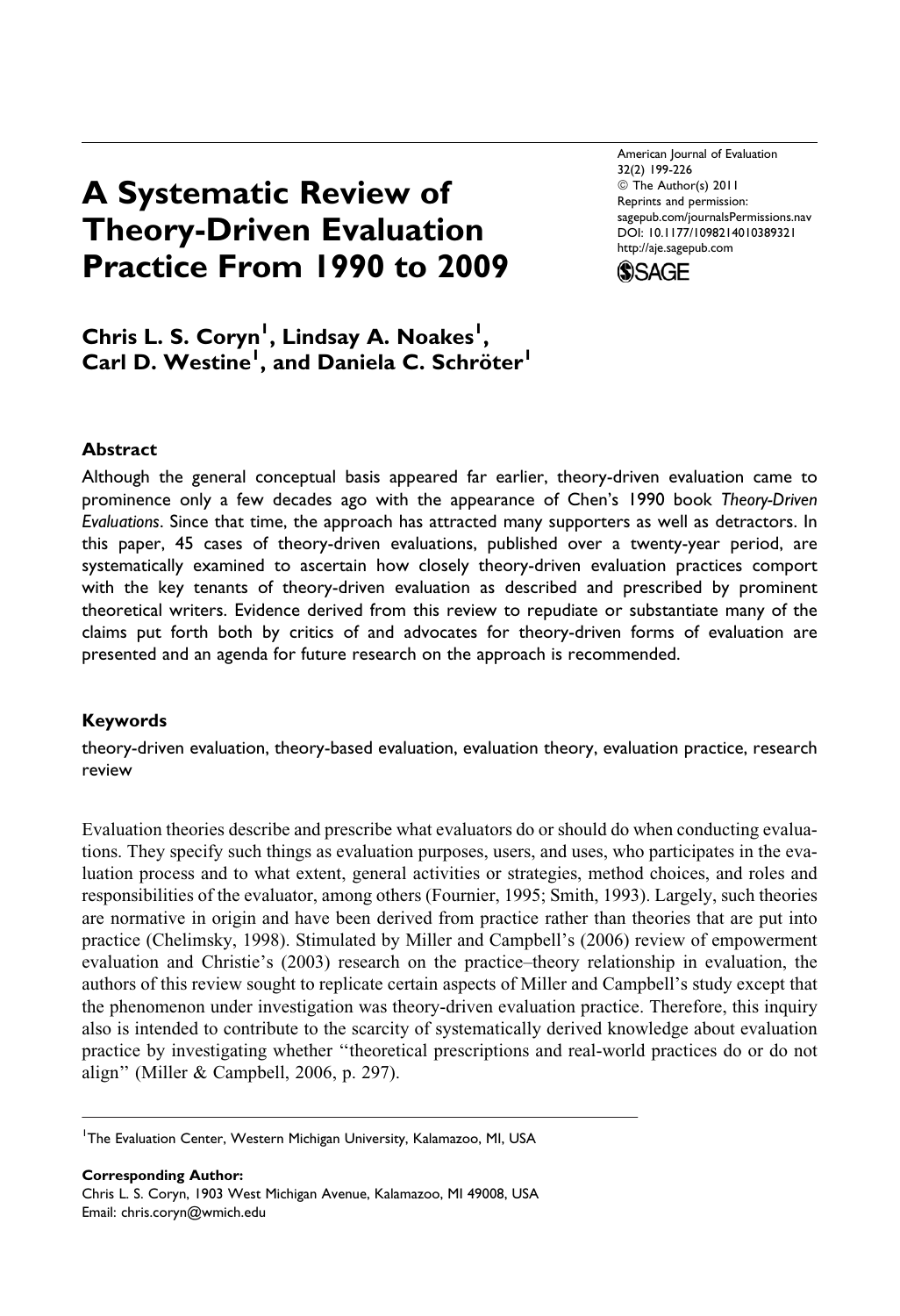As Weiss (1997a) remarked more than a decade ago, ''The idea of theory-driven evaluation is plausible and cogent, and it promises to bring greater explanatory power to evaluation. However, problems beset its use ... '' (p. 501). Consequently, the impetus for this investigation was multifaceted. One of the primary motives was the simple recognition of the continued and growing interest in theory-driven evaluation in the last few decades (Donaldson, 2007). Additionally, specifying program theory recently has been put forth as an essential competency for program evaluators (Stevahn, King, Ghere, & Minnema, 2005). Simultaneously, coupled with the recognition that the approach has not been adequately scrutinized in any meaningful way and in response to Henry and Mark's (2003) agenda for research on evaluation, this investigation also was motivated by the demonstrable need for knowledge regarding the degree to which evaluation theory is enacted in evaluation practice, which can provide valuable insights for improving future practice (Christie, 2003). However, little consensus exists regarding its nomenclature and central features (Donaldson, 2003; Rogers, 2007). A secondary purpose was, therefore, to enumerate a set of fundamental principles for theory-driven evaluation with the intent of describing the approach in a very general, yet consistent and cogent manner (Miller, 2010). Finally, as Stufflebeam and Shinkfield (2007) note, ''... if evaluators do not apply evaluation theory ... then it is important to ask why they do not. Perhaps the approaches are not sufficiently articulated for general use, or the practitioners are not competent to carry them out, or the approaches lack convincing evidence that their use produces the needed evaluation results'' (p. 62).

# An Overview of Theory-Driven Evaluation

Although its origins can be traced to Tyler in the 1930s (with his notion of formulating and testing program theory for evaluative purposes; Garangi, 2003, as cited in Donaldson, 2007), later reappearing in the 1960s and 1970s (e.g., Suchman, 1967; Weiss, 1972) and again in the 1980s (e.g., Bickman, 1987; Chen 1980; Chen & Rossi, 1980, 1983, 1987), it was not until 1990 that theorydriven evaluation resonated more widely in the evaluation community with the publication of Chen's seminal book Theory-Driven Evaluations. Since then, conceptual, methodological, and theoretical writings (e.g., Chen & Rossi, 1992; Rogers, 2000, 2008; Rogers, Petrosino, Huebner, & Hacsi, 2000; Weiss, 1995, 1997a, 1997b, 1998, 2004a, 2004b)—and, to a lesser extent, actual case examples (Birckmayer & Weiss, 2000)—on the approach have been commonplace in both the serial and the grey literatures as well as in numerous books, book chapters, and conference presentations and proceedings where theory-driven evaluation is sometimes referred to as program-theory evaluation, theory-based evaluation, theory-guided evaluation, theory-of-action, theory-of-change, program logic, logical frameworks, outcomes hierarchies, realist or realistic evaluation (Mark, Henry, & Julnes, 1998; Pawson & Tilley, 1997), and, more recently, program theory-driven evaluation science (Donaldson, 2007), among many others (Rogers, 2000, 2008; Rogers et al., 2000; Stame, 2004).<sup>1</sup> Even though a common vocabulary, definition, and shared conceptual and operational understanding has largely been elusive, theory-driven forms of evaluation have, nonetheless, increasingly been espoused by numerous evaluation scholars and theorists, practitioners, and other entities as the preferred method for evaluation practice.

In one form or another, such approaches have been widely adopted, including evaluations conducted for and commissioned by the W. K. Kellogg Foundation (1998, 2000) for evaluating their community change initiatives, the United Way of America (1996) for evaluating their health, human service, and youth- and family-serving efforts, and the Centers for Disease Control and Prevention (CDC; Milstein, Wetterhall, & CDC Working Group, 2000) for evaluating public health programs and interventions. In the past few years, theory-driven approaches also have been increasingly promoted in international development settings, including some of the evaluations commissioned and conducted by the Overseas Development Institute (ODI), the International Initiative for Impact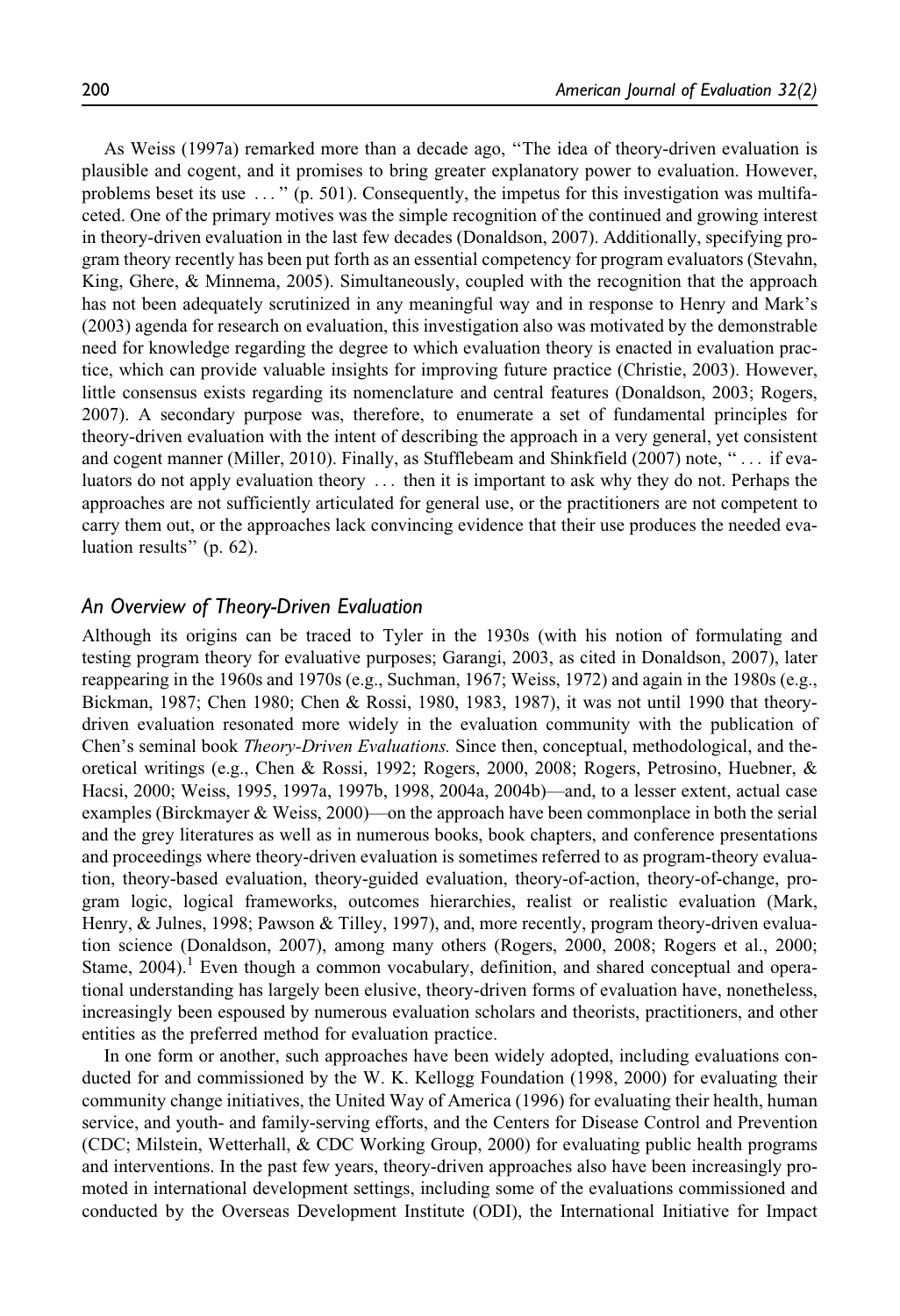

Figure 1. Linear program theory model. Source: Adapted from Donaldson, S. I. (2007). Program theory-driven evaluation science. New York, NY: Lawrence Erlbaum, p. 25.

Evaluation (3ie), the United Nations Evaluation Group (UNEG), and the Independent Evaluation Group (IEG) of the World Bank for evaluating humanitarian efforts (Carvalho & White, 2004; Conlin & Stirrat, 2008; White, 2007, 2009; White & Masset, 2007; World Bank, 2003, 2005). More recently, such approaches have been suggested as a means for evaluating military operations in the United States (Williams & Morris, 2009) as well as in a variety of other fields, settings, and contexts (Trochim, Marcus, Masse, Moser, & Weld, 2008; Urban & Trochim, 2009; Weiss, 1997b). Theorydriven forms of evaluation also have been recommended as one possible alternative to randomized controlled trials or randomized experiments—generally patterned after the evidence-based practice model in medicine—for both independent and federally sponsored initiatives charged with identifying efficacious or effective interventions (Government Accountability Office [GAO], 2009).

As defined by Rogers et al. (2000), program theory-driven evaluation is conceptually and operationally premised on '' ... an explicit theory or model of how the program causes the intended or observed outcomes and an evaluation that is at least partly guided by this model'' (p. 5). This broad designation is intended to encompass a wide variety of synonyms sometimes used to describe and encapsulate such evaluation approaches including, but not limited to, theory-driven, theory-based, and theory-guided forms of evaluation, but to the exclusion of certain others, and ''... does not include evaluations that explicate the theory behind a program but that do not use the theory to guide the evaluation'' (Rogers et al., 2000, pp. 5–6). Therefore, and although there are many variations and their meaning and usage often differ, the term *theory-driven evaluation* is used throughout this article to denote any evaluation strategy or approach that explicitly integrates and uses stakeholder, social science, some combination of, or other types of theories in conceptualizing, designing, conducting, interpreting, and applying an evaluation.

## Program Theory in Theory-Driven Evaluation

Program theories are the crux of theory-driven forms of evaluation and are typically represented as graphical diagrams that specify relationships among programmatic actions, outcomes, and other factors, although they also may be expressed in tabular, narrative, or other forms. Such representations vary widely in their complexity and level of detail (Chen, 1990, 2005a, 2005b, 2005c; Donaldson, 2007; Frechtling, 2007; Funnel, 1997; Gugiu & Rodriguez-Campos, 2007; McLaughlin & Jordan, 1999; Patton, 2008; Rogers, 2000, 2008; W. K. Kellogg Foundation, 2000; Wyatt Knowlton & Phillips, 2008). A typical, linear program theory model is shown in Figure 1. Real models are, of course, often much more complex, but the essential message is generally the same.

The elements used to describe or represent a program theory often (but not always) include inputs, activities, and outputs, which in combination loosely form a program process theory, and initial outcomes (sometimes called short-term, proximal, or immediate outcomes), intermediate outcomes (sometimes called medial outcomes), and long-term outcomes (sometimes called distal outcomes or impacts), which are intended to represent a program impact theory, or some variation of these (Donaldson, 2007; Donaldson & Lipsey, 2006; Lipsey, Rossi, & Freeman, 2004; Patton, 2008). Inputs include various types of resources necessary to implement a program (e.g., human,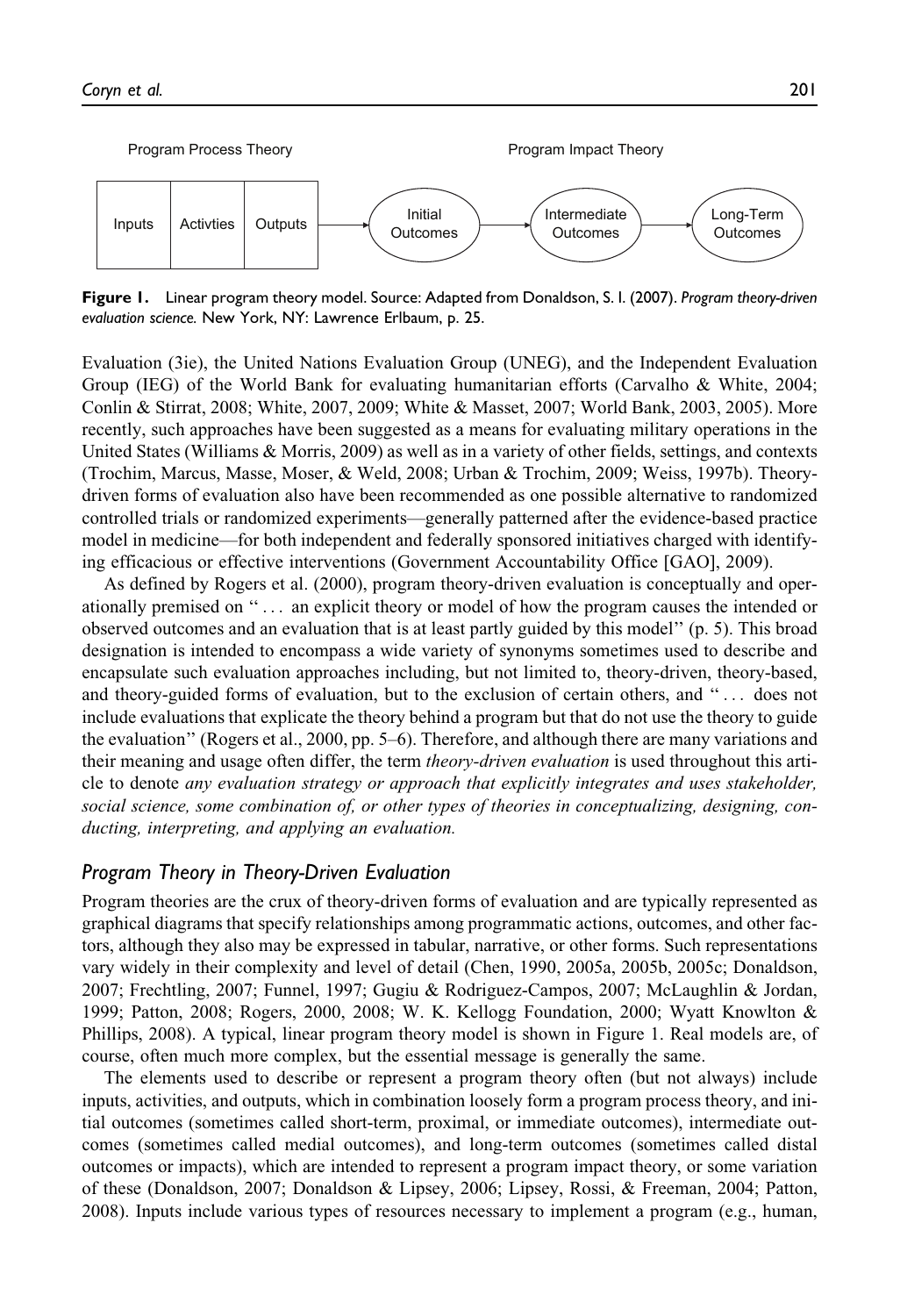

Figure 2. Nonlinear program theory model. Source: Adapted from Chen, H. T. (2005a). Practical program evaluation: Assessing and improving planning, implementation, and effectiveness. Thousand Oaks, CA: Sage, p. 31.

physical, and financial). In these types of program theory models, activities are the actions (e.g., training and service delivery) undertaken to bring about a desired end. Outputs are the immediate result of an action (e.g., number of trainings and number of persons trained or who received services). Outcomes are the anticipated changes that occur directly or indirectly as a result of inputs, activities, and outputs. Initial outcomes are usually expressed as changes in knowledge, skills, abilities, and other characteristics (e.g., increased knowledge of safe sexual practices). Intermediate outcomes are often classified as behavioral changes (e.g., increased use of condoms) that are believed to eventually produce changes in long-term outcomes, such as the alleviation, reduction, or prevention of specific social problems or meeting the needs of a program's target population (e.g., reduced incidence of HIV).

In earlier conceptualizations, numerous theorists, including Weiss (1997a, 1997b, 1998) and Wholey (1979), among others, tended to favor linear models to describe program theories. In recent writings, others (e.g., Chen, 2005a, 2005b, 2005c; Rogers, 2008) have advocated for more contextualized, comprehensive, ecological program theory models.<sup>2</sup> As shown in Figure 2, such models diverge considerably from the more simplistic, linear model illustrated in Figure 1. In general, these types of models are intended to integrate systems thinking in postulating program theory, taking contextual and other factors that sometimes influence and operate on program processes and outcomes into account. Even so, these types of theories or models also have been questioned regarding the degree to which they adequately represent complex realities and unpredictable, continuously changing, open and adaptive systems (Patton, 2010).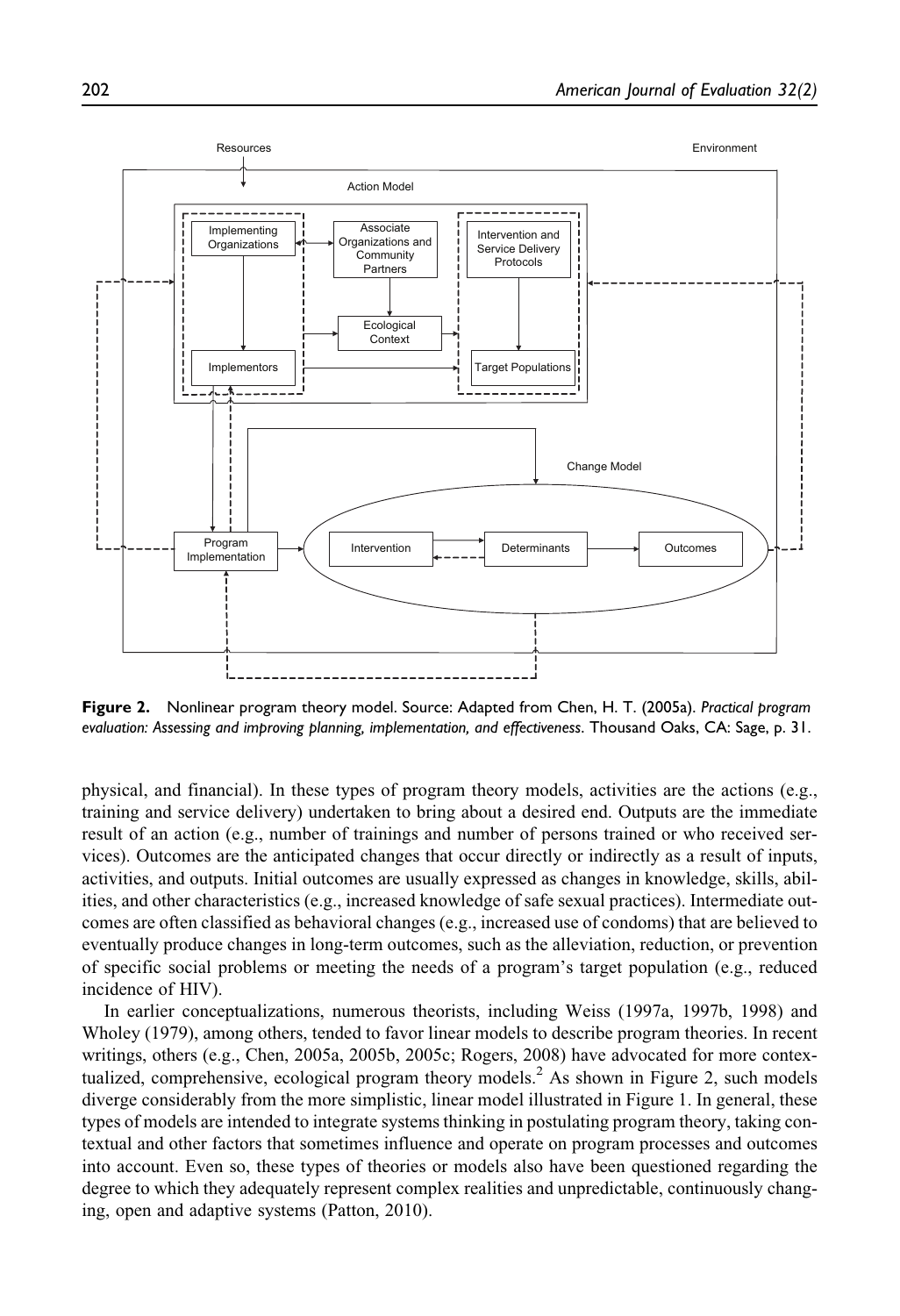A crucial aspect of program theory, no matter how it is developed or articulated, is how various components relate to one another (Davidson, 2000, 2005). As such, describing program theory requires an ''understanding of how different events, persons, functions, and the other elements represented in the theory are presumed to be related'' (Rossi, Freeman, & Lipsey, 1999, pp. 171–172). Most importantly, a program theory should be plausible (i.e., having the outward appearance of truth, reason, or credibility) and stipulate the cause-and-effect sequence through which actions are presumed to produce long-term outcomes or benefits (Donaldson & Lipsey, 2006; Lipsey, 1993).

Donaldson (2001, 2007) has described four potential sources of program theory. These include prior theory and research, implicit theories of those close to the program, observations of the program in operation, and exploratory research to test critical assumptions in regard to a presumed program theory. Patton (2008) favors either deductive (i.e., scholarly theories), inductive (i.e., theories grounded in observation of the program), or user-oriented (i.e., stakeholder-derived theories) approaches to developing program theory for evaluation use. Chen (2005a), however, has principally advocated a stakeholder-oriented approach to program theory formulation, with the evaluator playing the role of facilitator.

## Core Principles of Theory-Driven Evaluation

At its core, theory-driven evaluation has two vital components. The first is conceptual, the second empirical (Rogers et al., 2000). Conceptually, theory-driven evaluations should explicate a program theory or model. Empirically, theory-driven evaluations seek to investigate how programs cause intended or observed outcomes. In addition, Chen (2005a, 2005b) distinguished four variants of theory-driven evaluation, depending on which part of the conceptual framework of a program theory the evaluation is focused: theory-driven process evaluation, intervening mechanism evaluation, moderating mechanism evaluation, and integrative process/outcome evaluation. Here, the first three represent options for tailoring theory-driven evaluations so that they are focused only on one aspect, element, or chain of the program theory (Weiss, 2000), rather than comprehensive theory-driven evaluations that are conducted to investigate the whole of the program theory. In earlier writings, Chen (1990) described six types of theory-driven evaluations.<sup>3</sup> Like the former, these too are options for tailored or comprehensive theory-driven evaluations, emphasizing either evaluating the whole of a program theory, particular aspects of it, or evaluating for specific purposes such as to identify variables or factors that moderate or mediate anticipated outcomes or effects.

All in all, the perceived value of theory-driven evaluation is, in part, generating knowledge such as not only knowing whether a program is effective or efficacious (i.e., causal description; that a causal relationship exists between A and B) but also explaining a program's underlying causal mechanisms (i.e., causal explanation; how A causes B). This knowledge, predominantly aimed at causal generalizations from localized causal knowledge (i.e., interpolation or extrapolation), should provide information useful for decision makers, such as policy formulation (Donaldson, Graham, & Hansen, 1994; Flay et al., 2005; Weiss, 1997a, 1997b, 1998, 2004a). Such evaluations are not always done only for formative or summative purposes (Scriven, 1967) but also for what Chelimsky (1997) and Patton (1997, 2008) refer to as knowledge generation (i.e., ''general patterns of effectiveness,'' Patton, 2008, p. 131). In addition, Rogers (2000) has asserted that the key advantages of theory-driven strategies are that '' ... at their best, theory-driven evaluations can be analytically and empirically powerful and lead to better evaluation questions, better evaluation answers, and better programs'' (p. 209) ... [and they] ... ''can lead to better information about a program that is important for replication or for improvement, which is unlikely to be produced by other types of program evaluation.'' (p. 232).

Shadish, Cook, and Campbell (2002) claim that most theory-driven evaluation approaches share three fundamental characteristics: (a) to explicate the theory of a treatment by detailing the expected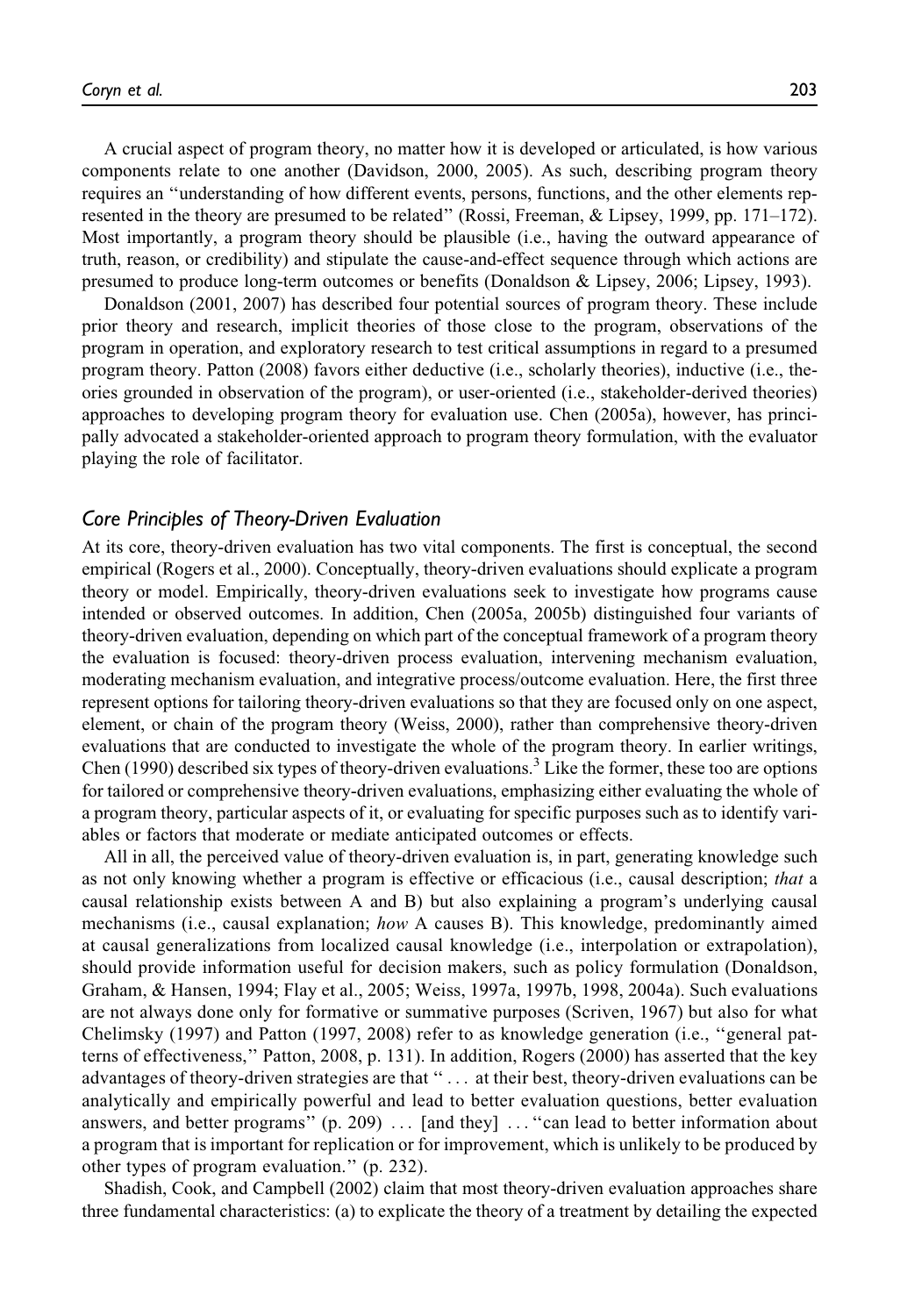relationships among inputs, mediating processes, and short- and long-term outcomes, (b) to measure all of the constructs postulated in the theory, and (c) to analyze the data to assess the extent to which the postulated relationships actually occurred. Nevertheless, ''for shorter time periods, the available data may only address the first portion of a postulated causal chain; but over longer periods the complete model could be involved ... [and, therefore] ... the priority is on highly specific substantive theory, high-quality measurement, and valid analysis of multivariate processes ... '' (Shadish, Cook, & Campbell, 2002, p. 501). Although some have asserted that the approach requires the application of sophisticated analytic techniques, such as structural equation modeling, to fully evaluate the program theory (Smith, 1994), Donaldson (2007) and Chen (2005a) have stressed that theorydriven strategies and approaches to evaluation are method-neutral, or methodologically pluralistic versus dogmatic, not giving primacy to any particular method, and are therefore equally suited to either quantitative methods, qualitative methods, or both.

Unlike Miller and Campbell's review (2006), which had 10 clearly articulated empowerment evaluation principles against which to assess the degree to which practice adheres to and enacts the underlying principles of empowerment evaluation, the principles used as a framework for this review were derived through a systematic analysis of the approach's central features according to major theoretical writings and writers. These principles were developed both deductively and inductively through an iterative process by carefully cataloguing, analyzing, and reanalyzing the major theoretical descriptions and prescriptions for commonalities as put forth by prominent theorists (e.g., Chen, 1990, 2005a; Donaldson, 2003, 2007; Lipsey et al., 2004; Rogers, 2000, 2007; Rogers et al., 2000; Weiss, 1997a, 1997b, 1998, 2000; 2004a; White, 2009).

Since theory-driven evaluation has no obvious ideological basis, which numerous other forms of evaluation clearly do, and since a wide variety of practitioners would claim to be theory-driven in some capacity (e.g., from those who favor a systems approach to those who believe logic models are the foundation of evaluation), establishing these principles was formidable, given the diffuse development of the approach. Nevertheless, the principles identified and elucidated were vetted by several leading scholars and revised until a reasonable degree of consensus was achieved regarding their organization and content. These principles may neither be exhaustive nor mutually exclusive, and perhaps are an oversimplification, yet they do, however, approximate the most salient features of theory-driven evaluation according to some of the approach's leading theorists, scholars, and practitioners, and provide a limited degree of both conceptual and operational clarity (Miller, 2010; Smith, 1993). The core principles and subprinciples of theory-driven evaluation that arose through this process are illustrated in Table 1. Although some would contest or question the sensitivity and specificity to which some of these principles differentiate theory-driven forms of evaluation from others on the basis that nearly all forms of evaluation engage in similar activities (e.g., formulating evaluation questions), it is how the principles are supposedly enacted that demarcate theory-driven evaluations from others (i.e., in that all are explicitly guided by a program theory). Arguably, specification and application of a program theory is not a necessary condition (e.g., to guide question formulation) for executing many other forms of evaluation (e.g., objectivesoriented evaluation, goal-based evaluation, empowerment evaluation, and responsive evaluation).

Such approaches to or forms of evaluation essentially can be characterized as consisting of five core elements or principles: (a) theory formulation, (b) theory-guided question formulation, (c) theory-guided evaluation design, planning, and execution, (d) theory-guided construct measurement, and (e) causal description and causal explanation, with an emphasis on the latter (i.e., Subprinciples 5.d.i. and 5.d.ii.; causal explanation). At a purely conceptual level, core principles 1, 2, 3, and 4 can be seen as evaluation processes, whereas core principle 5 can be viewed as an evaluation outcome. Even so, some of the specific subprinciples are at the level of general rules of conduct and qualities while others are at the level of methodological action. In addition to using a program theory to guide the execution of an evaluation, it is Principle 5, and its corresponding subprinciples, in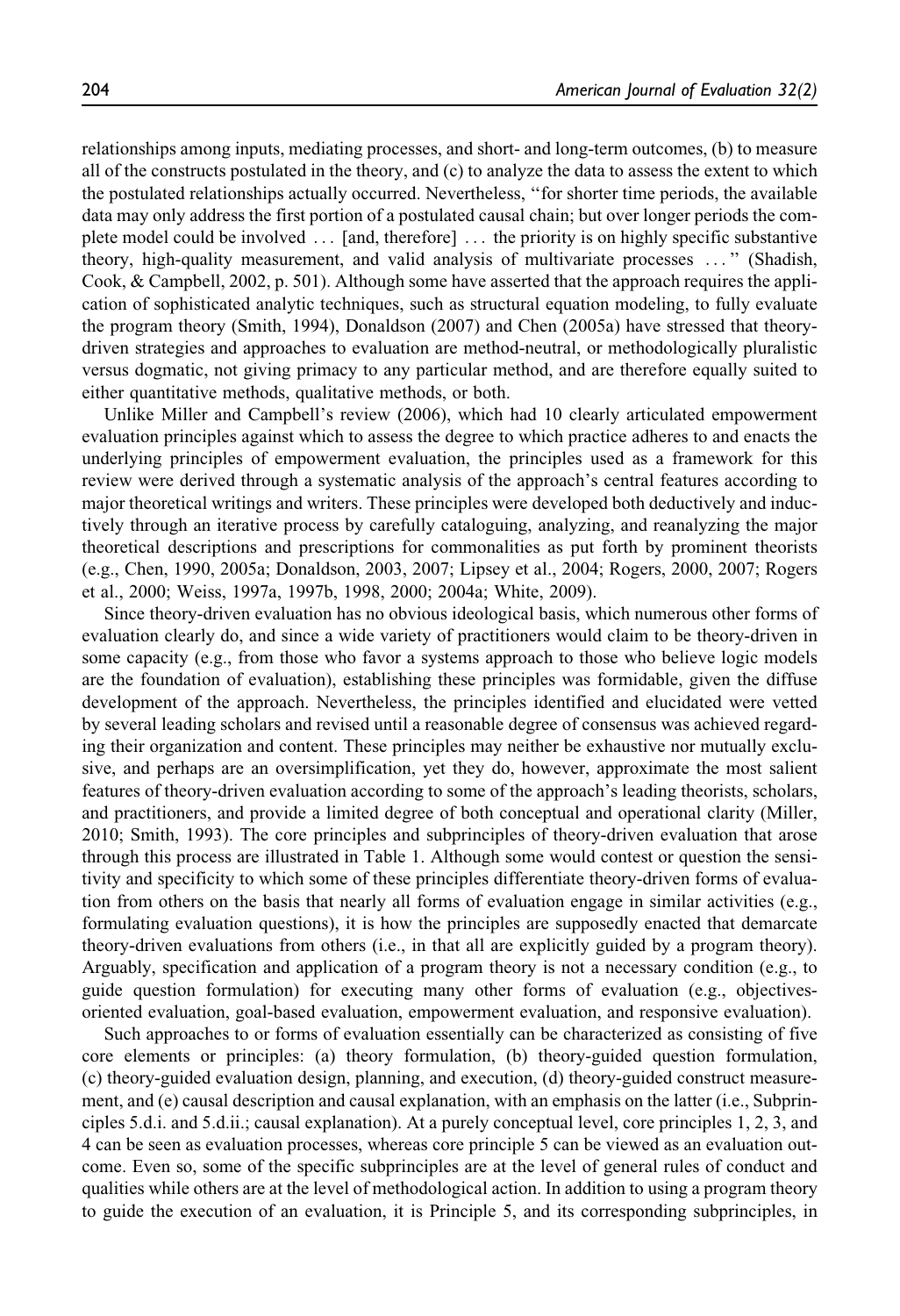#### Table 1. Core Principles and Subprinciples of Theory-Driven Evaluation

- 1. Theory-driven evaluations/evaluators should formulate a plausible program theory
	- a. Formulate program theory from existing theory and research (e.g., social science theory)
	- b. Formulate program theory from implicit theory (e.g., stakeholder theory)

c. Formulate program theory from observation of the program in operation/exploratory research (e.g., emergent theory)

- d. Formulate program theory from a combination of any of the above (i.e., mixed/integrated theory)
- 2. Theory-driven evaluations/evaluators should formulate and prioritize evaluation questions around a program theory
	- a. Formulate evaluation questions around program theory
	- b. Prioritize evaluation questions
- 3. Program theory should be used to guide planning, design, and execution of the evaluation under consideration of relevant contingencies
	- a. Design, plan, and conduct evaluation around a plausible program theory
	- b. Design, plan, and conduct evaluation considering relevant contingencies (e.g., time, budget, and use)
	- c. Determine whether evaluation is to be tailored (i.e., only part of the program theory) or comprehensive
- 4. Theory-driven evaluations/evaluators should measure constructs postulated in program theory
	- a. Measure process constructs postulated in program theory
	- b. Measure outcome constructs postulated in program theory
	- c. Measure contextual constructs postulated in program theory
- 5. Theory-driven evaluations/evaluators should identify breakdowns, side effects, determine program effectiveness (or efficacy), and explain cause-and-effect associations between theoretical constructs a. Identify breakdowns, if they exist (e.g., poor implementation, unsuitable context, and theory failure)
	- b. Identify anticipated (and unanticipated), unintended outcomes (both positive and negative) not postulated by program theory
	- c. Describe cause-and-effect associations between theoretical constructs (i.e., causal description)
	- d. Explain cause-and-effect associations between theoretical constructs (i.e., causal explanation) i. Explain differences in direction and/or strength of relationship between program and outcomes attributable to moderating factors/variables

ii. Explain the extent to which one construct (e.g., intermediate outcome) accounts for/mediates the relationship between other constructs

particular, that distinguishes theory-driven approaches from most other forms of evaluation. The applicability of each of the principles and subprinciples, however, to any given theory-driven evaluation is contingent on a variety of factors such as the nature of the intervention, evaluation purposes, and intended users and uses, for example. Consequently, no claim is made that a high-quality theory-driven evaluation is one in which all or any specific combination of the core principles and subprinciples are applied. These core principles and subprinciples, then, may be viewed as situational rather than absolute criteria.

## Criticisms of and Rationales for Increased Use of Theory-Driven Evaluation

Even before the emergence of the theory-driven evaluation movement, Campbell (1984) was skeptical that social science theories could be used to design and evaluate social programs, given poor substantive theories and existing programs that often are watered down to be politically and administratively acceptable. Nevertheless, since its wider acceptance as a legitimate form of evaluation, theory-driven evaluation has been the subject of both pleas for increased use and sharp criticism. Scriven and Stufflebeam, in particular, have been two of the approach's most vocal critics.

In 1998, Scriven published ''Minimalist Theory: The Least Theory that Practice Requires'' partly in response to what he viewed as some of Chen's (1980, 1990, 1994) logical flaws in proclaiming that program theory should play a more prominent role in evaluation practice. One of Scriven's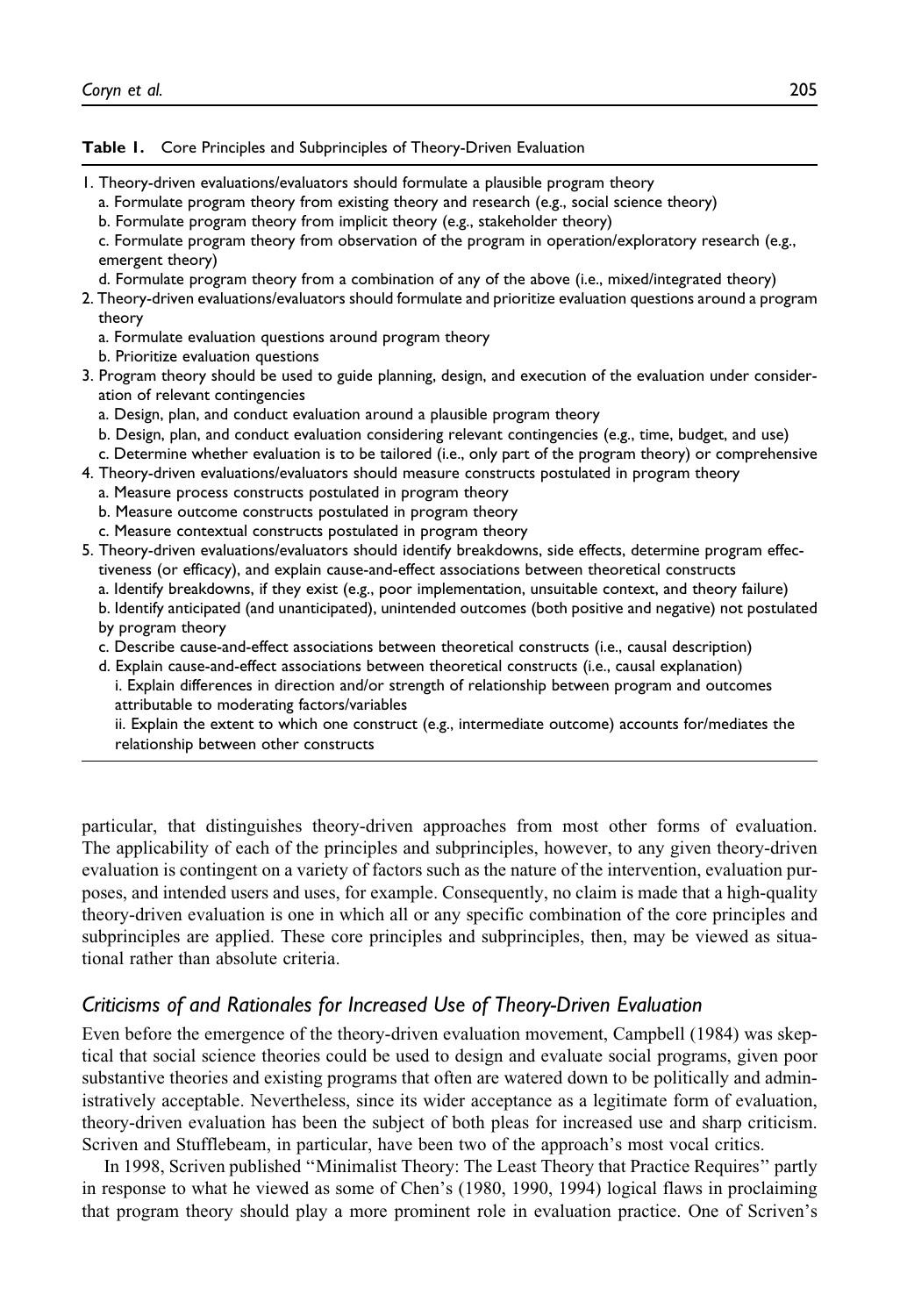major premises in that paper was that the role of evaluators is to determine only whether programs work, not to explain how they work. To attempt explanations, Scriven argues, is beyond the capability of most evaluators (e.g., "... as in the classic example of aspirin, one may have no theory of how it works to produce its effects, but nevertheless be able to predict its effects and even its side effects—because we found out what they were from direct experimentation. That does not require a theory'' [1998, p. 60]), is not part of the evaluator's primary task of determining merit and worth (1991), and ''the extra requirement is possession of the correct (not just the believed) logic or theory of the program, which typically requires more than—and rarely requires less than—state-of-the-art subject-matter expertise'' (2007, p. 17). To evaluate, he argues, does not require substantive theory about the object being evaluated and that such theories are:

... a luxury for the evaluator, since they are not even essential for explanations, and are not essential for 99% of all evaluations. It is a gross though frequent blunder to suppose that ''one needs a theory of learning to evaluate teaching.'' One does not need to know anything at all about electronics to evaluate electronic typewriters, even formatively, and having such knowledge often adversely affects summative evaluation. (Scriven, 1991, p. 360)

Chen (1994) countered Scriven's (1994) assertions that the consumer-oriented, product model of evaluation—predominately based on the functional properties of an object (e.g., the functional purpose of a watch is to tell time), although this is an oversimplification (see Fournier, 1995)—is the preferred approach to evaluation by arguing that such approaches do not provide adequate information for improving programs and that they do not provide the explanatory knowledge that decision makers sometimes desire or need. To support this position, Chen (1994) stressed that it is equally important to obtain knowledge of how program goals or objectives are attained, not only whether they are. Chen (1994) illustrates the veracity of this claim by stating:

... if a black box evaluation shows a new drug to be capable of curing a disease without providing information on the underlying mechanisms of that cure, physicians will have difficulty prescribing the new drug because the conditions under which the drug will work and the likelihood of negative side effects will not be known. (p. 18)

Relatedly, Stufflebeam (2001) and more recently, Stufflebeam and Shinkfield (2007), in their analysis of evaluation models and approaches against the Joint Committee's (1994) Program Evaluation Standards, commented that ''there is not much to recommend about theory-based program evaluation since doing it right is usually not feasible and failed or misrepresented attempts can be highly counterproductive" (Stufflebeam & Shinkfield, 2007, p. 187). Here the primary criticism is that existing, well-articulated, and validated program theories rarely exist and that by engaging in ad hoc theory development and testing, such forms of evaluation expend valuable resources that otherwise could be used more efficiently (Stufflebeam, 2001). They (Stufflebeam & Shinkfield, 2007) also indirectly assert that these types of evaluation sometimes create an intrinsic conflict of interest in that theory-driven evaluators are essentially evaluating the program theory that they developed or played a major role in developing.

Others (Coryn, 2005, 2007, 2008) simply have questioned whether the priority of theorydriven evaluation is evaluating the program itself or the program's underlying theory, mentioned that questions are often descriptive rather than evaluative, are sometimes only tangentially connected to the postulated program theory, and also have expressed more pragmatic concerns regarding the approach's overly abstract principles and procedures. Much like Scriven's (1973) goal-free evaluation, for example, Coryn (2009, September) also has raised concerns that a majority of writers about theory-driven evaluation approaches tell one what to do, but not how to do it.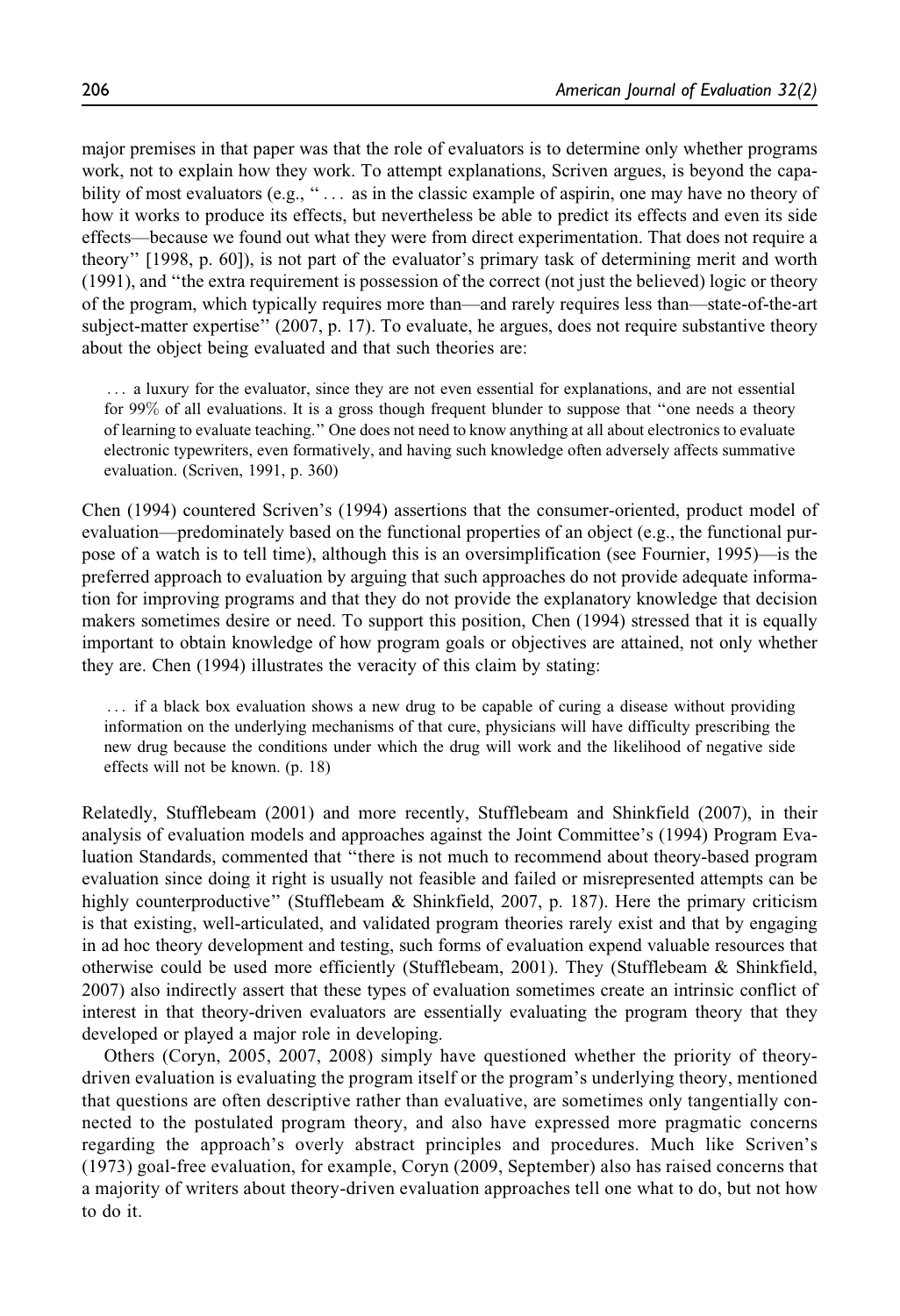In addition to the more general criticisms leveled against the approach, certain aspects of theorydriven evaluation also represent a logical incompatibility from a traditional social science perspective (which often is used to guide many theory-driven forms of evaluation), particularly regarding the identification of unanticipated outcomes and side effects not postulated in a program theory. If one perceives a theory, as many social scientists do, as ''a set of interrelated constructs, definitions, and propositions that present a systematic view of phenomena by specifying relations among variables, with the purpose of explaining and predicting phenomena'' (Kerlinger, 1986, p. 9), then, by definition, a model is a fixed, testable representation of those relationships. From this perspective, then, one cannot logically identify and test unintended outcomes and side effects because they normally are not considered part of the postulated program theory or model.

Contrary to the critics' assertions, however, the value of theory-driven evaluation, to some, remains not only in ascertaining whether programs work but, more specifically, how they work (Chen, 1990, 2005a, 2005b; Donaldson, 2003, 2007; Donaldson & Lipsey, 2006; Mark, Hoffman, & Reichardt, 1992; Pawson & Tilley, 1997; Rogers, 2000, 2007). This feature is not only a hallmark characteristic of theory-driven forms of evaluation that distinguishes it from others, it also is seen as one of its greatest strengths in that such knowledge claims, if they can be constructed, have the potential to be of vital importance to human affairs and policy making, and therefore social betterment (Donaldson, 2007; Donaldson & Lipsey, 2006; Mark et al., 1998, 2000). So, for example, if a program is effective, such approaches should identify which elements are essential for widespread replication. Conversely, if a program fails to achieve its intended outcomes or is ineffective, a theory-driven evaluation should be able to discover whether such breakdowns can be attributed to implementation failure (e.g., treatment integrity; Cordray & Pion, 2006), whether the context is unsuited to operate the mechanisms by which outcomes are expected to occur (Pawson & Tilley, 1997), or simply theory failure (Rogers, 2000; Suchman, 1967; Weiss, 1997b).

Despite the numerous claims put forth by the approach's advocates and critics alike, and its apparent resonance with practitioners, little, if any, systematically derived evidence to justify or falsify the assertions put forth by either position exist. Accordingly, the authors of this review sought to determine the extent to which such claims are congruent or incongruent with evidence manifest in actual case examples of theory-driven evaluations.

#### Questions Investigated in the Review

Numerous questions related to the enactment of theory-driven evaluation in actual practice were investigated in this study. Broadly, these included: What do theory-driven evaluators do in practice? How closely does their practice reflect the theory (i.e., core principles) of theory-driven evaluation? Based upon these questions and the principles identified as being essential features of theory-driven evaluation, the following specific questions were investigated:

- 1. In what kinds of settings (e.g., health and education), of what scale (e.g., small and large) and scope (e.g., local, regional, national, and international), with what populations, and for what purposes (e.g., formative, summative, and knowledge generation) are theory-driven evaluations conducted?
- 2. Why do evaluators and/or their collaborative partners (e.g., evaluation funders and sponsors) choose theory-driven evaluation as their evaluation strategy?
- 3. How and to what extent are the core principles of theory-driven evaluation enacted in theorydriven evaluation practice?
	- a. How do theory-driven evaluators develop program theory and determine the plausibility of those theories?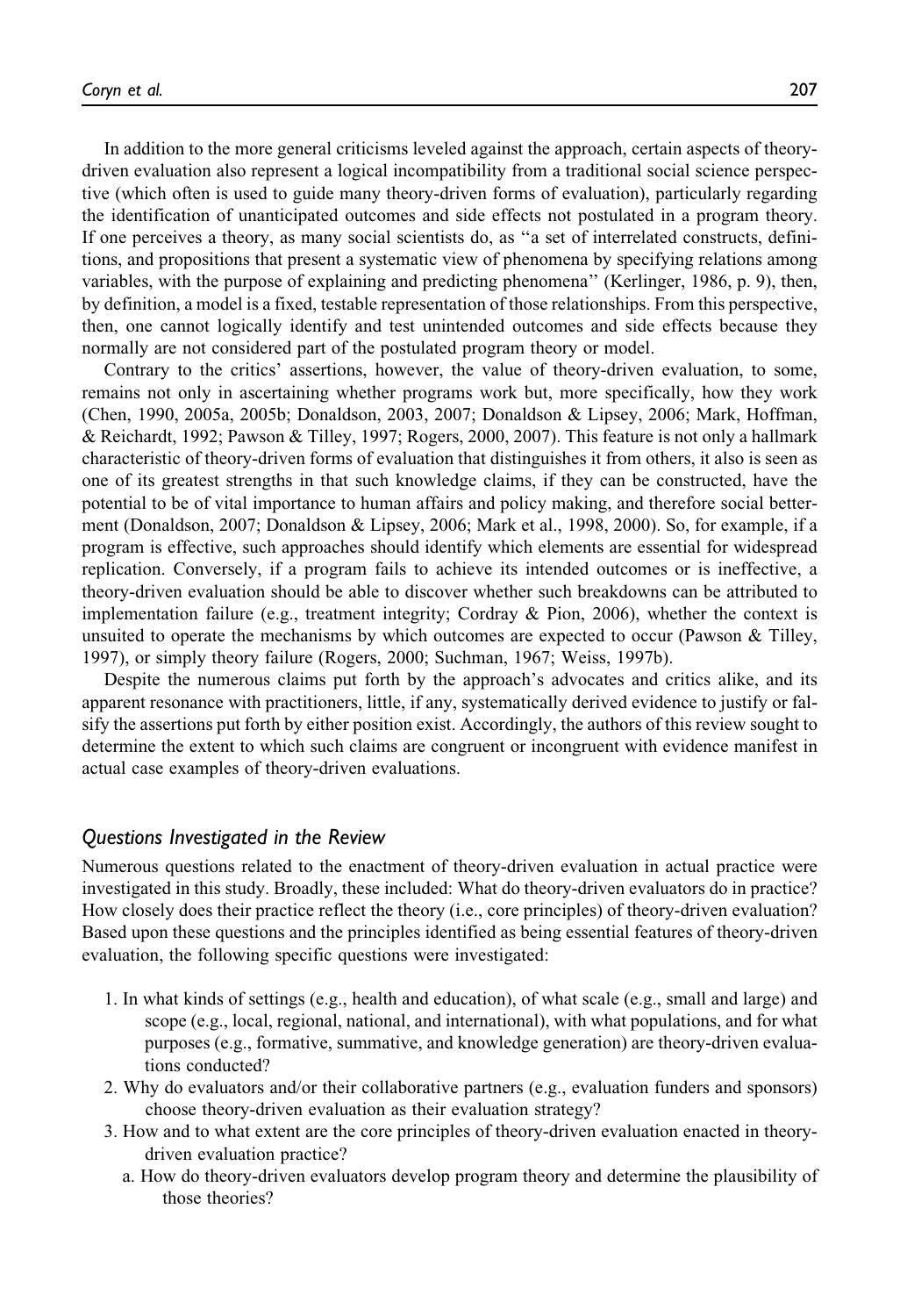- b. How do theory-driven evaluators develop and prioritize evaluation questions around program theories?
- c. How do theory-driven evaluators use program theories for designing, planning, and conducting theory-driven evaluations?
- d. How do theory-driven evaluators use program theory in measuring constructs postulated in a program theory?
- e. How do theory-driven evaluators use program theory to identify breakdowns, side effects, determine program effectiveness (or efficacy), and explain cause-effect associations between theoretical constructs?

Whereas Questions #1 and #2 are intended to provide contextual information about the sample of cases included in the review by describing some of the general characteristics of theory-driven evaluation practice as exemplified by the identified cases, Question #3 was devised to address how and the frequency with which the core principles of theory-driven evaluation enumerated are enacted in practice.

# Method

#### Sample

A multistage sampling procedure was used to identify and retrieve case examples of theory-driven evaluations in traditional, mainstream scholarly outlets including journals and books. Other sources, including doctoral dissertations, technical reports, background papers, white papers, and conference presentations and proceedings were excluded from the sampling frame. In the first stage (broad scan), potential theory-driven evaluation cases were identified through systematic searches of databases in the social sciences (e.g., ArticleFirst, International Bibliography of the Social Sciences, PsychINFO, Social Work Abstracts, Sociological Abstracts, WorldCat, and Wilson Select Plus), education (e.g., Education Abstracts and ERIC), and health and medicine (e.g., CINAHL and Medline) published between January 1990 and December 2009. Search terms used to identify potential case examples of theory-driven evaluations included, but were not limited to, theory, program, logic, model, driven, based, guided, and evaluation. Searches were conducted using simple search methods as well as Boolean operators (Reed & Baxter, 2009). The appearance of these terms was searched for in the abstracts, keywords, and bodies of articles and chapters. Throughout, generally accepted standards for locating studies for use in research reviews and synthesis were followed (see Borenstein, Hedges, Higgins, & Rothstein, 2009; Cooper, 1998; Higgins & Green, 2008).

In an effort to be comprehensive and reduce the number of false negatives (i.e., relevant sources not identified), the sampling strategy was designed to not limit the search only to evaluationrelated journals (see Miller & Campbell, 2006) but also to include substantive journals in disciplinary areas and fields of study where cases of theory-driven evaluations might also be found. Additionally, the American Evaluation Association (AEA) Program Theory and Theory-Driven Evaluation Topical Interest Group (TIG) website ''Mechanisms'' was searched. Following a preliminary relevance screening, this stage yielded an initial population of 161 potential book chapters and articles that self-identified as being directly related to theory-driven evaluation. Copies of all 161 published book chapters and articles identified from the broad scan search were obtained. From these, the reference lists and works cited in each book chapter and article were searched to identify additional book chapters and articles not previously identified. In this stage (the second phase of the broad scan), 44 additional works were identified, for a broad scan sampling frame of 205. The first two stages of the sampling process were not intended to identify specific case examples, but rather to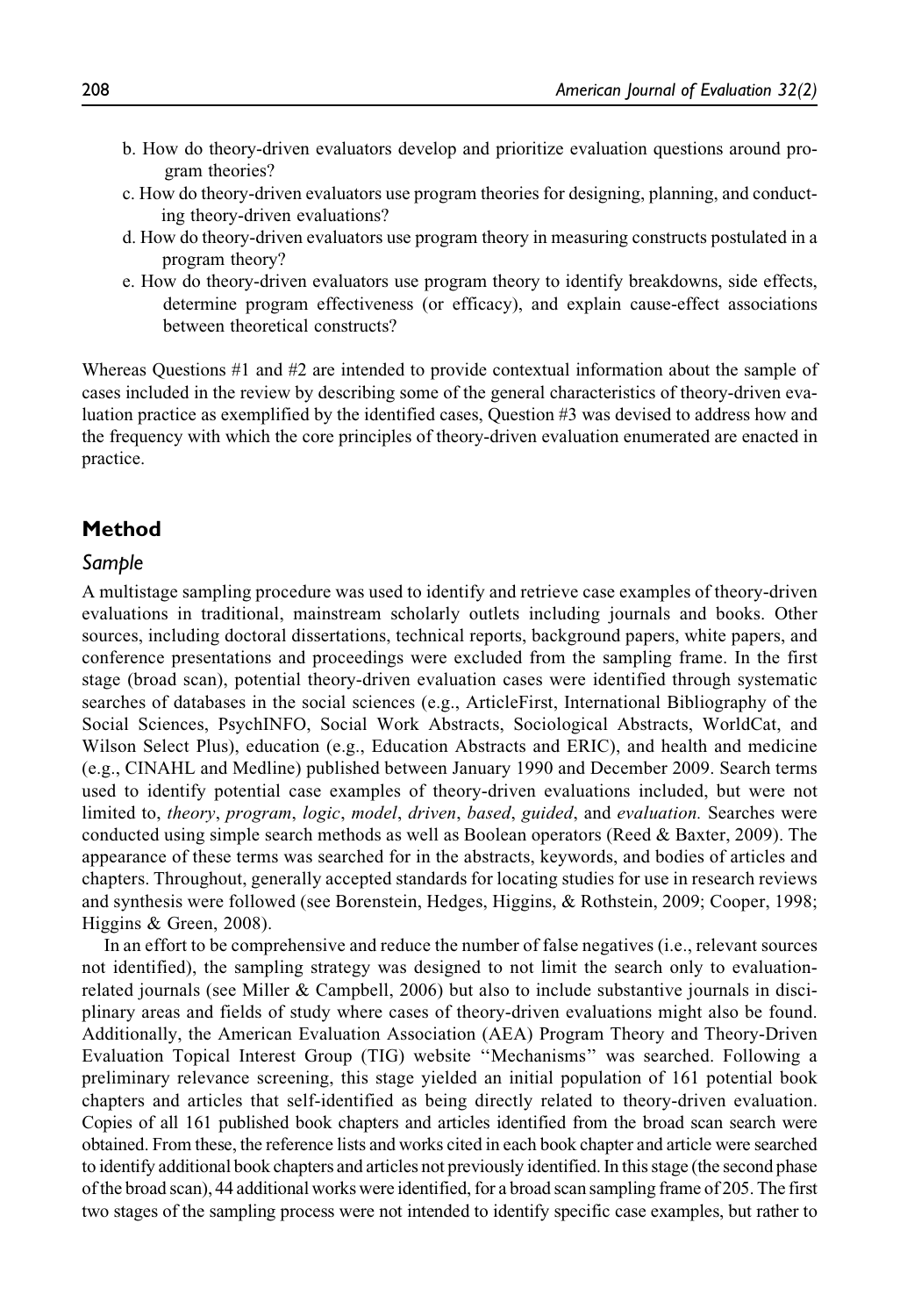produce a pool of potential chapters and articles that were directly related to theory-driven evaluation, whether theoretical, conceptual, methodological, or otherwise.

In the third sampling stage (initial screening), all 205 articles and chapters were scrutinized to determine if they met inclusion criteria. To be considered for inclusion, the articles and chapters had to (a) explicitly claim that a theory-driven, theory-based, or theory-guided form of evaluation was used and (b) describe a sufficiently detailed case example, including theory formulation, methods, and results. Articles and chapters not meeting these criteria were excluded from the sample. Two reviewers independently screened the 205 articles or chapters to determine whether they met inclusion criteria. Excluded articles and chapters were adjudicated to verify their exclusion, resulting in a total of 90 potential book chapters and articles.

In the fourth stage (final screening), two reviewers worked independently to systematically identify articles or chapters with sufficient or insufficient information for reliable coding. Consensus between both reviewers verified their inclusion or exclusion. The final sample obtained from this procedure yielded 45 articles and chapters describing sufficiently detailed case examples of theory-driven evaluations with satisfactory information for coding.4 In the 20 years since the appearance of Chen's book *Theory-Driven Evaluations* (1990), an average of 10 ( $SD = 5.43$ ) articles and book chapters directly related to theory-driven evaluation were published per year. Of these, an average of two  $(SD = 1.71)$  per year were considered adequately detailed and codable case examples for use in this review.

## Data Processing and Analysis

An initial coding schema derived from the focal research questions was developed during the final stages of the sampling process. From this procedure, a preliminary structured data abstraction form was created (see Miller & Campbell, 2006). The data abstraction form predominately consisted of fixed items that were binary in nature (i.e.,  $0 = absence$  of the characteristic/trait or  $1 = presence$  of the characteristic/trait). A small number were multiple-selection items (e.g., for theory development there were multiple coding options and coders could code using any combination of codes) and others were open-ended (e.g., populations targeted by programs evaluated, design or method used to support causal inferences).

The data abstraction form predominately consisted of low inference items (i.e., requiring little judgment), whereas others were high inference items (i.e., requiring a greater degree of judgment). Corresponding to the focal research questions, fixed items in the data abstraction form were predominately constructed as they pertained to the specific research questions investigated as well as to what were perceived as observable enactments of the principles and subprinciples enumerated in Table 1. Subprinciple 3.b., for example, was excluded from the data abstraction form, since relevant contingencies related to conducting evaluations (e.g., time and budget) typically are not described in published research reports. To describe how theory-driven principles are enacted in practice (i.e., Research question #3 and its corresponding subquestions), data were coded and analyzed primarily using open coding methods. $5$ 

In coding fixed items, such as theory formulation (Principle 1), which had four specific elements (i.e., Subprinciples 1.a., 1.b., 1.c., and 1.d.), the text of each article or chapter was searched for information directly pertaining to the particular referent item. In the case of Chen, Weng, and Lin's (1997) evaluation of a garbage reduction program in Taiwan, for instance, the postulated ''... program theory comes mainly from hunches and experience of the EPA [Environmental Protection Administration] program designer and the director of the sanitation department of the Nei-fu local government'' (p. 29). Here then, ''Formulate program theory from existing theory and research'' (Subprinciple 1.a.) was coded as 0 (i.e., absence of the target characteristic/trait), ''Formulate program theory from implicit theory'' (Subprinciple 1.b.) was coded as 1 (i.e., presence of the target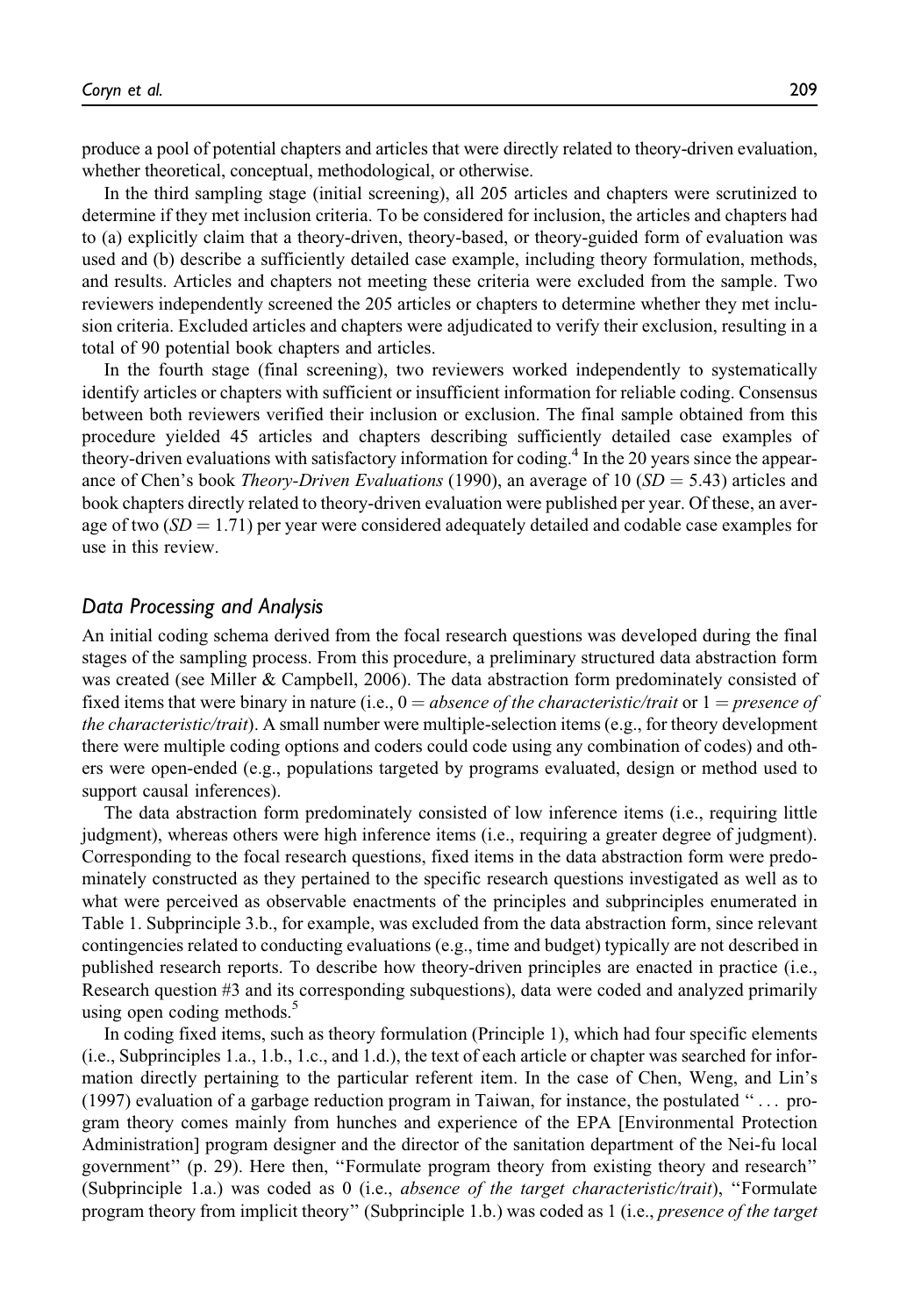characteristic/trait), and ''Formulate program theory from observation of the program in operation/ exploratory research'' (Subprinciple 1.c.) was coded as 0. Subprinciple 1.d., ''Formulate program theory from a combination of any of the above,'' therefore, also was coded as 0, given that a code of 1 on this item required codes of 1 on any combination of two of the other three coding categories (i.e., 1.a. and 1.b., 1.a. and 1.c., or 1.b. and 1.c.).

More complex, open-ended items (i.e., those that required the application of open/substantive coding methods rather than fixed codes and that required a greater degree of inference), while procedurally guided, were fundamentally interpretive and meaning was extracted from text segments that provided information related to the focal research questions (e.g., populations targeted, scale and scope, and research design). In their longitudinal theory-driven evaluation of a regional intervention in Giessen, Germany, which was aimed at changing university students' use of public transportation through a substantially reduced-price bus ticket, Bamberg and Schmidt (1998) obtained multiple, repeated measures of a variety of behavioral and other variables prior to, during, and following two successively introduced and related public transportation interventions between 1994 and 1996. The first intervention (i.e., a reduced-price semester ticket intended to increase students' use of public transportation) was introduced between 1994 and 1995 and the second (i.e., a new circle bus line intended to reduce the time needed when using the public transport system for university purposes) between 1995 and 1996, with multiple pretest and posttest measures. In this case (and using additional information reported in the article), the primary research design was broadly classified as a (short) interrupted time-series design that had two interrupts (i.e., the points at which the first and second interventions were introduced).

Prior to coding of all cases, a calibration procedure, in which each coder worked independently on a small subsample of cases, to familiarize themselves with the coding procedure, was conducted to identify and reduce areas of ambiguity (Wilson, 2009). Following the calibration procedure and modification to the initial data abstraction form after identification of ambiguous items or codes, each chapter and article was randomly assigned to six groups of two coder pairs. Coders first worked independently and later resolved any coding disagreements through a consensus-seeking procedure. Interrater agreement for the independent coding procedure for exact agreement over all fixed items was  $p_0 = .91$  and accounting for the probability of chance agreements was  $\kappa = .87$ .

# **Results**

## Characteristics of the Sample of Theory-Driven Evaluation Case Examples

Of the 45 cases included in the review, nearly half (47%;  $n = 21$ ) were broadly classified as evaluations of health interventions, with slightly more than one fourth (27%;  $n = 12$ ) being evaluations of educational programs, and the remainder being evaluations of crime and safety, transportation, environmental affairs, and business interventions (27%;  $n = 12$ ) combined. In terms of scale and scope,  $31\%$  (n = 14) of cases were evaluations of small local programs, and  $20\%$  (n = 9) were large local programs,  $16\%$  ( $n = 7$ ) were small national programs, with the balance being small and large regional and small and large international programs (33%;  $n = 15$ ).<sup>6</sup> Here the distinction between small and large programs (i.e., scope) was one related to the population targeted (i.e., a general population [e.g., all members of a population in a program catchment area] or specific subgroups of a particular population [e.g., injection drug users]), whereas scale was defined by whether a program was local (e.g., covering a single city or county), regional (e.g., covering several counties in a single state or across several states), national (i.e., covering an entire country), or international (i.e., covering more than one country) for a given case.

Populations targeted, whether general or specific, by programs evaluated in the cases were predominately school-age children (31%;  $n = 14$ ). A smaller minority were programs targeted toward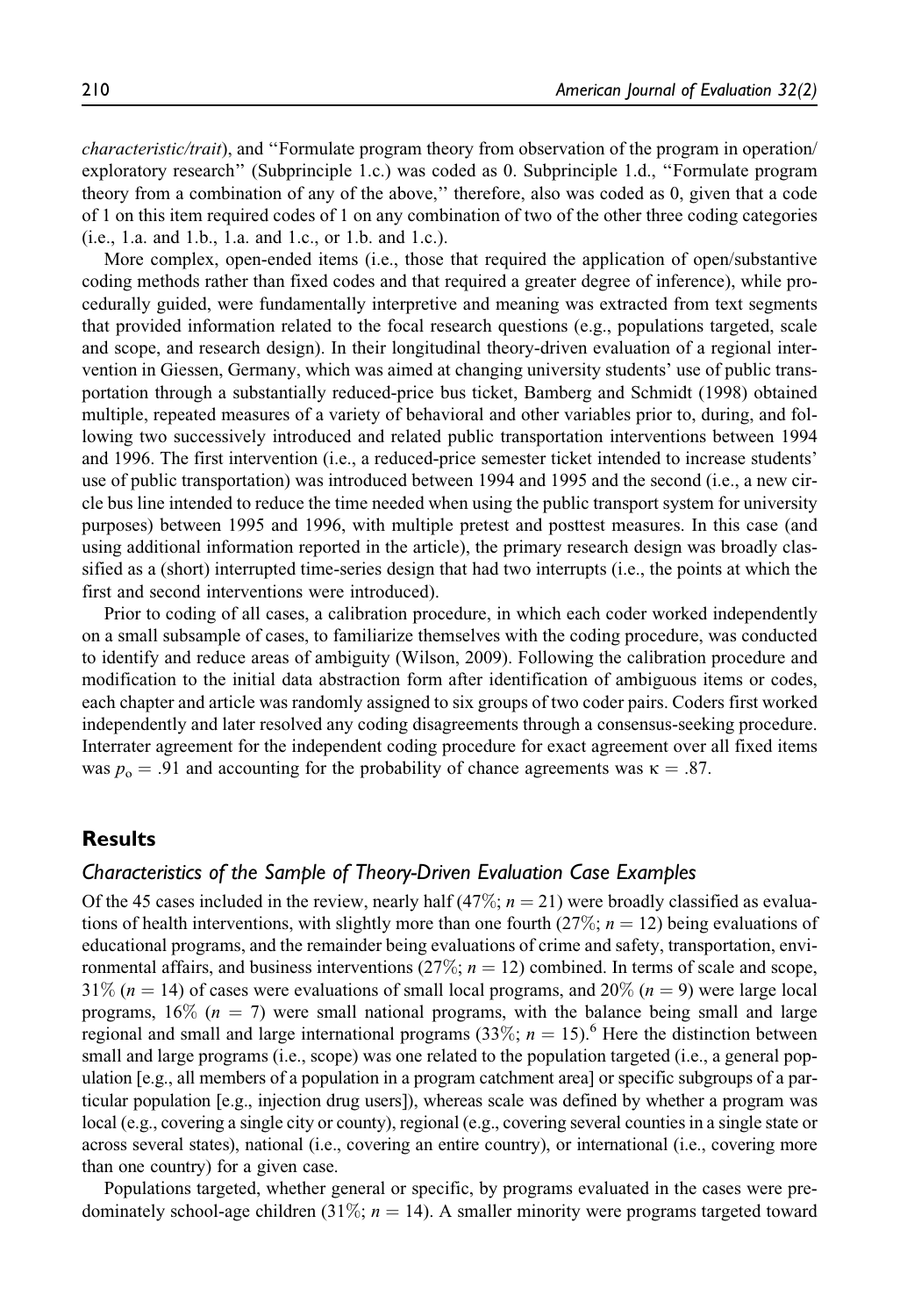# Why Evaluators and/or Their Collaborative Partners Select Theory-Driven Evaluation as their Evaluation Strategy

The most frequently occurring motive for selecting a theory-driven evaluation approach was ideological (73%,  $n = 33$ ). In no instance was there sufficient evidence to support conclusions that collaborators (i.e., evaluation funders or sponsors) were directly engaged in the selection of using a theory-driven evaluation approach in the research reports reviewed. Although ideological orientations were the most often occurring rationale, less frequently occurring reasons included guiding program development (13%,  $n = 6$ ), involving stakeholders (11%,  $n = 5$ ), and, in one case, that theory-driven evaluation provided a means for reducing evaluation costs and time relative to other potential approaches (2\%,  $n = 1$ ).

In those cases that had an ideological orientation, the evaluators often declared that a theorydriven form of evaluation is more scientifically sound than alternative approaches (e.g., "... contrast this perspective with a purely method-driven approach, in which causal uncertainty is reduced through control exercised during the research design phase, or the statistical modeling approach, whereby control is exercised during the statistical analysis phase via statistical adjustment.'' Reynolds, 2005, p. 2402). In one form or another, many of the arguments offered to support this position were manifest in claims that theory-based evaluation is one of the only means by which the underlying theoretical propositions of a program or intervention can be systematically evaluated or tested using a scientific method. Another related rationale that emerged, although not explicitly stated, is that theory-driven forms of evaluation are useful for improving internal validity inferences and reducing certain validity threats by permitting tests of more complex causal hypotheses than is typically permissible with many traditional evaluation methods or approaches.

Moreover, as Weiss (1997b) noted, one potential reason, and one that emerged in many of the cases, that evaluators adopt a theory-based approach is that ''... the evaluator is also the program developer. A program designer, usually an academic, is engaged in a cycle of program development to deal with a particular problem. He or she develops theory, operationalizes the theory in a set of program activities, tests the program and therefore the underlying theory through evaluation, and revises the intervention.'' (p. 44). The evidence from this review supports this conclusion in that, across many cases, what is sometimes referred to as theory-driven evaluation are social scientists, rather than practicing evaluators, engaged in testing theoretical propositions and hypotheses derived from their own disciplinary traditions of inquiry as potential solutions to a particular social problem (i.e., ''... what I would call applied social psychology.'' Weiss, 1997b, p. 45).

# Enactment of the Core Principles of Theory-Driven Evaluation in Practice

The focal question guiding this review was simply ''How and to what extent are the core principles of theory-driven evaluation enacted in practice?'' Even so, and due to the very nature of the question, many of the results reported here were derived from categories that were not always discrete/ mutually exclusive. As such, any single case potentially could be coded with multiple codes related to a single subquestion. Consequently, the results reported do not always equal, and sometimes exceed, 100%. A summary of the frequency with which theory-driven evaluation principles were enacted in practice corresponding to Table 1 in the cases reviewed is shown in Table 2.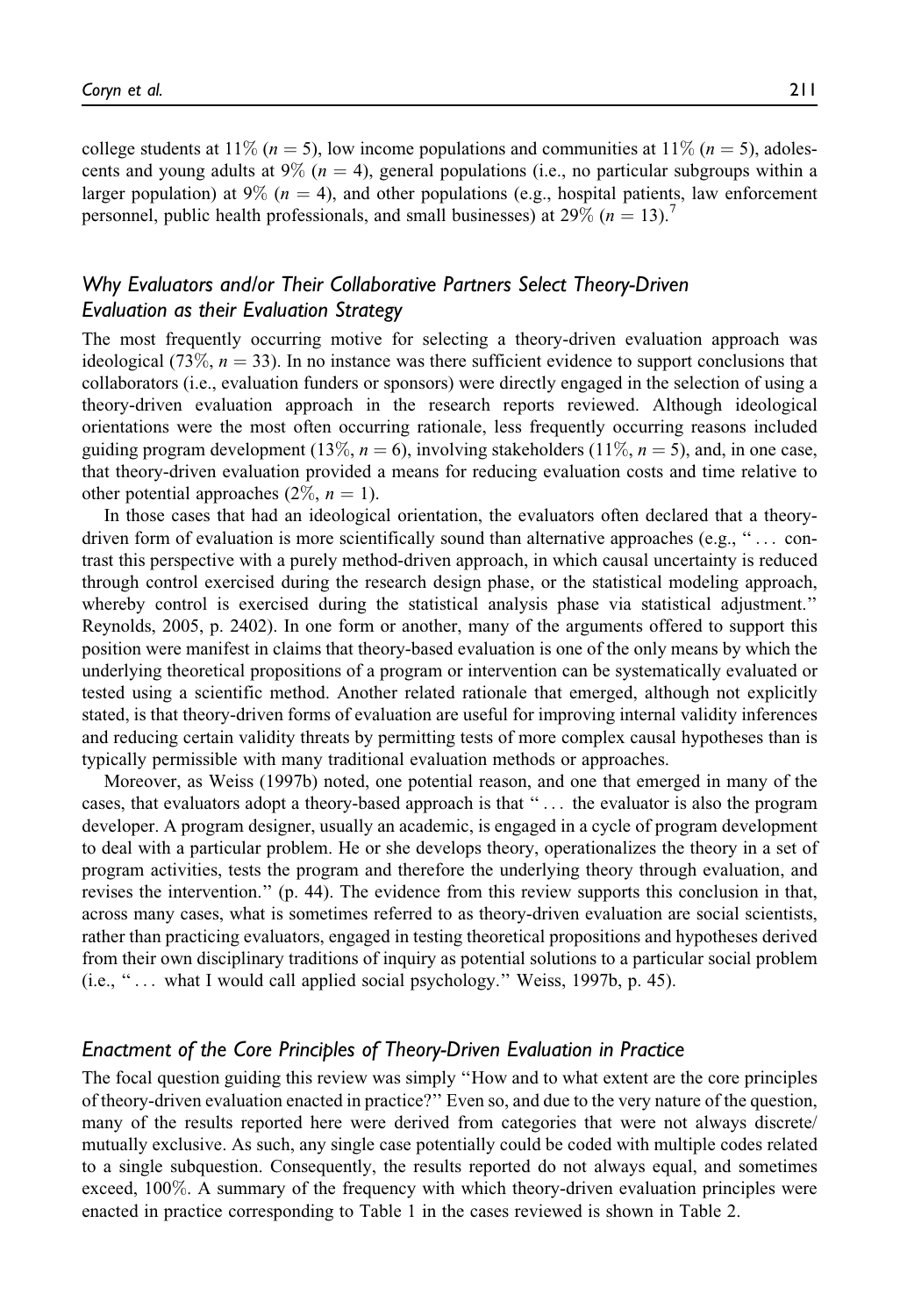| Principles and Subprinciples                                                            | Number<br>of Cases | Percentage<br>of Cases |  |
|-----------------------------------------------------------------------------------------|--------------------|------------------------|--|
| I. Theory formulation                                                                   |                    |                        |  |
| a. Formulate program theory from existing theory and research                           | 4 <sub>1</sub>     | 91%                    |  |
| b. Formulate program theory from implicit theory                                        | 22                 | 49%                    |  |
| c. Formulate program theory from observation of the program                             | 6                  | 13%                    |  |
| in operation/exploratory research                                                       |                    |                        |  |
| d. Formulate program theory from a combination of any of the above                      | $ 9\rangle$        | 42%                    |  |
| Subtotal for Principle 1 <sup>a</sup>                                                   | 45                 | 100%                   |  |
| 2. Theory-guided question formulation and prioritization                                |                    |                        |  |
| a. Formulate evaluation questions around program theory                                 | 34                 | 76%                    |  |
| b. Prioritize evaluation questions                                                      | 10                 | 22%                    |  |
| Subtotal for Principle 2 <sup>b</sup>                                                   | 9                  | 20%                    |  |
| 3. Theory-guided planning, design, and execution                                        |                    |                        |  |
| a. Design, plan, and conduct evaluation around a plausible program theory               | 23                 | 51%                    |  |
| b. Design, plan, and conduct evaluation considering relevant contingencies <sup>c</sup> |                    |                        |  |
| c. Determine whether evaluation is to be tailored or comprehensive <sup>d</sup>         | 26 (19)            | 58% (42%)              |  |
| Subtotal for Principle 3 <sup>b</sup>                                                   | 23                 | 51%                    |  |
| 4. Theory-guided construct measurement                                                  |                    |                        |  |
| a. Measure process constructs postulated in program theory <sup>d</sup>                 | 20(11)             | 45% (22%)              |  |
| b. Measure outcome constructs postulated in program theory <sup>d</sup>                 | 22(13)             | 49% (29%)              |  |
| c. Measure contextual constructs postulated in program theory                           | 16                 | 36%                    |  |
| Subtotal for Principle 4 <sup>e</sup>                                                   | 4                  | 31%                    |  |
| 5. Identification of breakdowns and side effects, effectiveness or efficacy,            |                    |                        |  |
| and causal explanation                                                                  |                    |                        |  |
| a. Identify breakdowns                                                                  | 27                 | 60%                    |  |
| b. Identify outcomes not postulated by program theory                                   | 8                  | 18%                    |  |
| c. Describe cause-and-effect associations between theoretical constructs                | 37                 | 82%                    |  |
| d. Explain cause-and-effect associations between theoretical constructs                 |                    |                        |  |
| i. Explain differences in direction and/or strength of relationship between             | 24                 | 53%                    |  |
| program and outcomes                                                                    |                    |                        |  |
| ii. Explain the extent to which one construct accounts for/mediates the                 | 30                 | 67%                    |  |
| relationship between other constructs                                                   |                    |                        |  |
| Subtotal for Principle 5 <sup>b</sup>                                                   | 6                  | 13%                    |  |

|  |  | <b>Table 2.</b> Freguency of Enactment of Core Principles and Subprinciples in Theory-Driven Evaluation Practice |  |  |  |  |  |  |  |
|--|--|------------------------------------------------------------------------------------------------------------------|--|--|--|--|--|--|--|
|--|--|------------------------------------------------------------------------------------------------------------------|--|--|--|--|--|--|--|

Note. <sup>a</sup>Enactment of any form of theory formulation was counted for the subtotal. <sup>b</sup>Subtotal includes only those cases that enacted all of the measured subprinciples. <sup>c</sup>Not measured due to insufficient information provided in most of the research reports. <sup>d</sup>The number of cases and percentage of cases for tailored evaluations (i.e., those that only evaluated a specific part of the program theory) are shown in parentheses. <sup>e</sup>The number of cases and percentage of cases counted for the subtotal includes comprehensive and tailored evaluations that enacted the relevant subprinciples (e.g., comprehensive evaluations were counted only if they enacted all subprinciples).

Core principle 1: Theory formulation. Program theories in the cases studied were principally deductive in origin and derived from existing scientific theory (e.g., "... rooted in several health behavior theories, including the health belief model, social cognitive theory, the transtheoretical model, and the theory of reasoned action.'' Umble, Cervero, Yang, & Atkinson, 2000, p. 1219). Inductive theories and assumptions held by stakeholders as well as theories derived through program observation were far less common for articulating and specifying program theory as a singular method. Bickman (1996), for example, applied a variety of methods including interviews, document reviews, and focus groups to develop a comprehensive, detailed, and logical theory. Nearly half of the cases reviewed applied some combination of deductive and inductive methods to formulate program theory. In these cases, theories that originated both from existing research and from program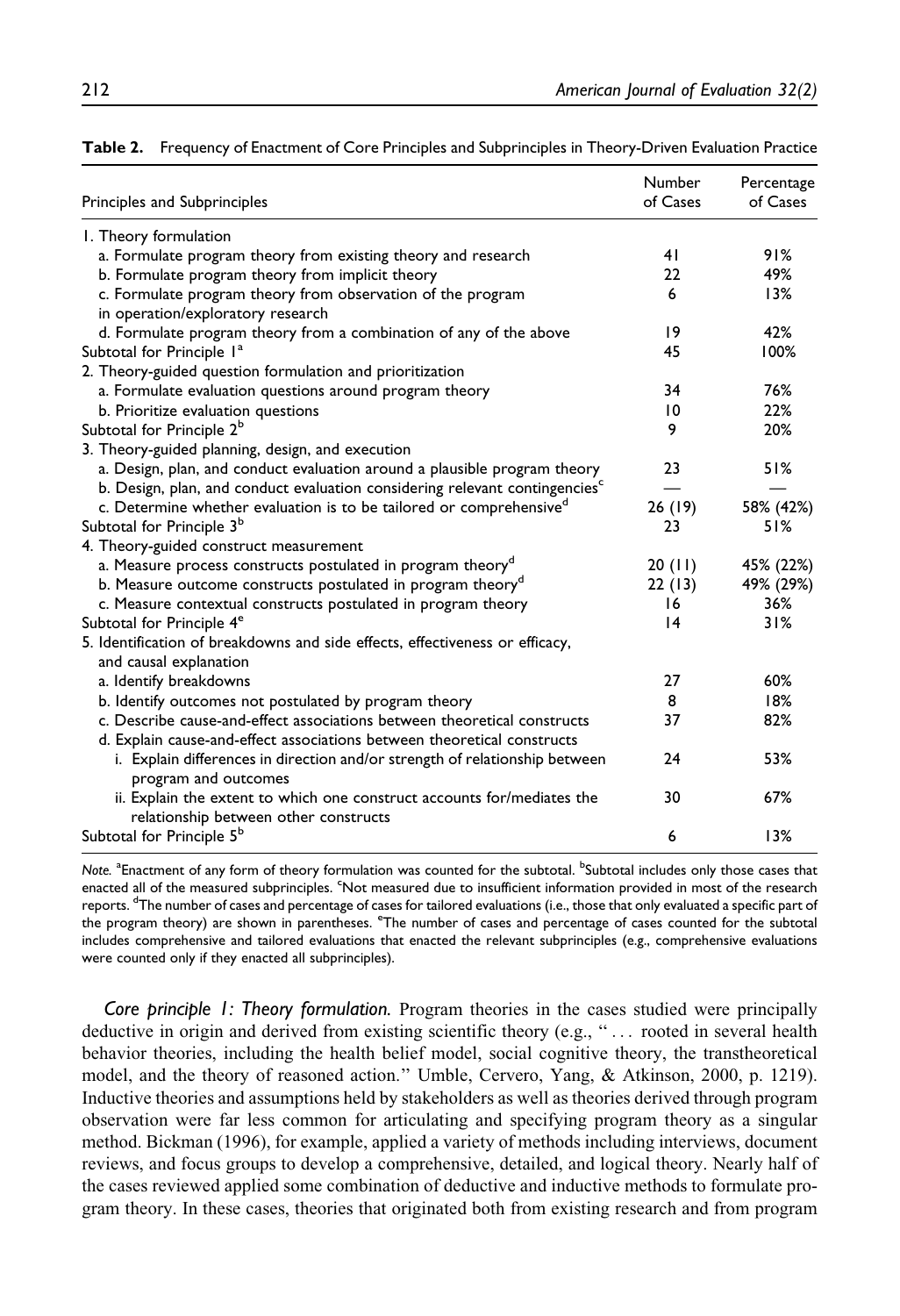stakeholders often were heuristically synthesized to devise a plausible program theory for evaluation use. Generally, the methods applied comport well and share many features with those illustrated by Leeuw (2003) for retrospectively reconstructing program theory, although not all theory formulation was a post hoc activity following implementation of a program, and in a minority of cases preceded implementation.

The plausibility of specified theories most often was ascertained by means of simple validity checks such as face and content validity. Given some of the assertions made by Weiss (1997b) that program theories based only on such assumptions are very often overly simplistic, partial, or even categorically erroneous, several potential complications regarding specification error related both to the stated theory and ensuing evaluation can be raised. Furthermore, alternative theories were rarely considered in the cases reviewed. In the few cases that explored rival theories, these were generally investigated using statistical techniques to identify variables or other factors (e.g., nonsignificant path coefficients, correlated error terms, and overly large residuals) that significantly contributed to model fit or misfit (e.g.,  $R^2$  in a regression framework and numerous goodness-of-fit indices in a structural equation modeling context such as  $X^2$ ,  $X^2/df$  ratio, goodness-of-fit index, adjusted goodness-of-fit index, comparative fit index, root mean square error of approximation) in order to make adjustments or modifications to the theoretically specified model (e.g., Bamberg  $\&$  Schmidt, 2001), rather than true alternatives or competing theories (e.g., stakeholder-derived theories vs. theories arising from prior empirical research).

Core principle 2: Theory-guided question formulation and prioritization. Uniformly, questions investigated in the cases were of a descriptive variety (e.g., ''What are individual experiences of the impact of a fungating wound on daily life?'' Grocott & Cowley, 2001, p. 534) rather than evaluative questions regarding an intervention's merit or worth (e.g., ''So what? What does this tell us about the value of the program?'' Davidson, 2007, p. iv). Such questions often appeared in the form of null and alternative hypotheses (e.g., ''H1: Participants who receive media literacy training will exhibit a higher level of reflective thinking than participants who did not receive media literacy training." Pinkelton, Austin, Cohen, Miller, & Fitzgerald, 2007, p. 25). Almost universally, coupling of questions to the identified theory was enacted by articulating testable hypotheses derived from the program's underlying logic or theoretical foundations. In terms of prioritizing evaluation questions, a small minority of cases indicated that questions or hypotheses were prioritized due to logistical constraints whereas others prioritized evaluation questions according to predetermined funder or sponsor information needs. Donaldson and Gooler (2003), for example, reported that which questions to answer and how to answer them were determined collaboratively with the evaluation sponsor given resource and other practical constraints. In the majority of cases, however, question prioritization was not explicitly stated.

Core principle 3: Theory-guided planning, design, and execution. In many of the cases reviewed, the explication of a program theory was not perceptibly used in any meaningful way for conceptualizing, designing, or executing the evaluation reported and easily could have been accomplished using an alternative evaluation approach (e.g., goal-based or objectives-oriented). Sato (2005), for example, seemingly expended considerable effort developing a theoretical framework for Japan's foreign student policy toward Thailand and yet essentially evaluated only the degree to which policy objectives were met. In others, however, the specified theory perceptibly was more vital to the planning, design, and execution of the evaluation. For instance, in their evaluation of a gaming simulation as teaching device, Hense, Kriz, and Wolfe (2009) used the underlying theory to guide measurement of constructs specified in the program theory, including exogenous factors, and to design methods for examining the relationships between program processes and outcomes, among others. Even so, as both Rogers (2007) and Weiss (1997b) have observed, and consistent with the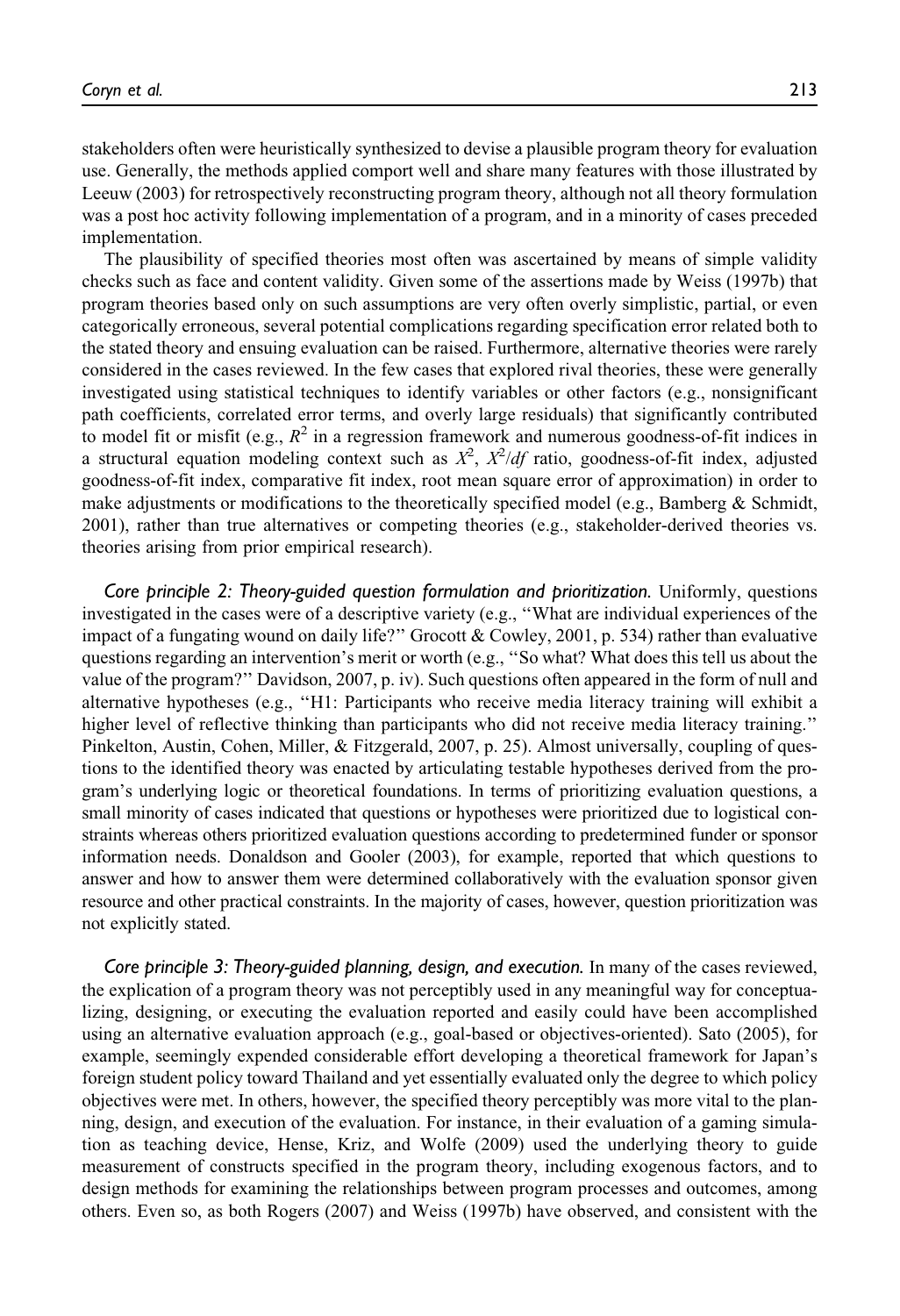cases reviewed, it is not uncommon for evaluators not to use the theory to guide the evaluation. Too often, '' ... the ways program theory are used to guide evaluation are often simplistic ... [and] ... consists only of gathering evidence about each of the components in the logic model, and answering the question ''Did this happen?'' about each one.'' (Rogers, 2007, p. 65). Additionally, very little information was provided to justify decisions when only particular aspects of a theory were evaluated, such as a single causal chain, rather than the whole of the specified theory (i.e., tailored theorydriven evaluations vs. comprehensive theory-driven evaluations).

Core principle 4: Theory-guided construct measurement. Methods used to measure theoryrelated or derived processes, outcomes, and exogenous factors (e.g., contextual and environmental) directly associated with the specified program theory or model varied widely (e.g., from secondary or extant data to interviews with program participants to document analysis to large-scale self-report surveys). Very often, samples of theoretical constructs, and their respective targets of generalization, were obtained from poorly devised measures intended to represent broader, more complex, latent constructs. It was not uncommon for single indicator measures, which likely account for little of the variance in the target latent construct, to be the primary means of construct measurement. Mole, Hart, Roper, and Saal (2009), for example, used simple, easily obtained measures of sales and employee growth as proxy indicators of small business productivity as opposed to operationally defining productivity and using the operational definition to support direct theoretical construct measurement. Others, such as Weitzman, Mijanovich, Silver, and Brecher (2009), however, used very refined, sometimes standardized, measures of theoretically derived latent constructs such as neighborhood quality of life, to evaluate a citywide health initiative. Noticeably, few of the cases reviewed reported reliability coefficients and even fewer reported validity coefficients or other information pertaining to the precision and accuracy of information as related to samples of latent or observed constructs or their qualitative counterparts (e.g., trustworthiness, dependability, and confirmability).

Core principle 5: Identification of breakdowns and side effects, determining program effectiveness or efficacy, and causal explanation. More than half of the cases reviewed identified breakdowns in the program theory (e.g., ''There were two missing links in the BINP [Bangladesh Integrated Nutrition Project] chain: the first was the relative neglect of some key decision makers regarding nutritional choices ... and the second the focus on pregnancy weight gain rather than prepregnancy nutritional status.'' White & Masset, 2007, pp. 647–648). Despite the urgings of a majority of theoretical writers, however, fewer searched for unanticipated or unintended outcomes or side effects, whether positive or negative, not specified in the formulated program theory or model. Chen et al. (1997) were one of few exceptions, however, in observing that ''... as a reaction to the intervention, residents simply saved the same volume of Tuesday garbage and disposed it at the collection sites on Wednesday.'' (p. 41), as part of their evaluation of a garbage reduction program in Taiwan.

Of all of the characteristics associated with theory-driven evaluation, none provide greater conceptual clarity than subprinciples 5.c. and 5.d. Although advocates of alternative forms of evaluation generally recognize the importance of causal attribution, only those who favor theory-driven forms of evaluation specifically emphasize causal explanation and the mechanisms by which suspected causes produce their effects. By far, mixed-method designs were the most commonly used (42%;  $n = 19$ ) for supporting descriptive causal inferences. These were followed by pretest–posttest designs with nonequivalent control groups at 13% ( $n = 6$ ), randomized controlled trials at 11% ( $n = 5$ ), other types of research designs (e.g., case studies, one-group post-test only designs) at  $9\%$  ( $n = 4$ ), one-group pretest–posttest designs at 9% ( $n = 4$ ), interrupted time-series designs at 7% ( $n = 3$ ), qualitative studies at 4% ( $n = 2$ ), and insufficiently/poorly described designs at 4% ( $n = 2$ ).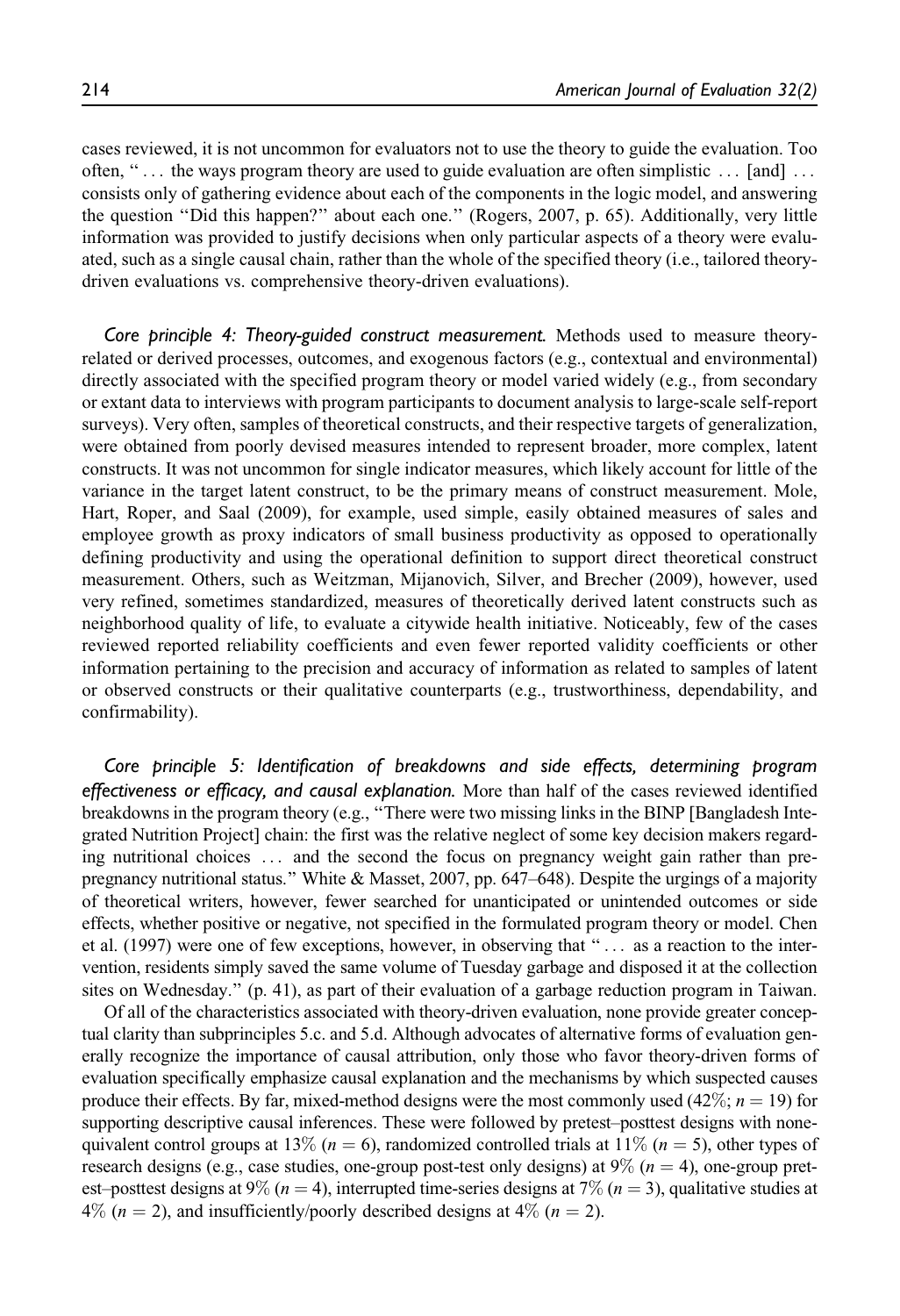More importantly, however, and in relation to subprinciples 5.d.i and 5.d.ii, specifically, a large proportion of the cases included in the review investigated either moderators (53%,  $n = 24$ ; e.g., subject characteristics, treatment dosage variations), mediators (67%,  $n = 30$ ; e.g., knowledge or skill acquisition, observable behaviors, and their relationship to other outcomes), or, in nearly half of cases, both (47%,  $n = 21$ ), in an attempt to more fully explicate simple main causal effects. In these cases, causal mechanisms posited in program theories mainly were investigated through direct statistical tests (e.g., " $\dots$  to test the causal structure postulated  $\dots$  which contains a chain of mediating causal variables, structural equation modeling ... [was used]'' Bamberg & Schmidt, 2001, p. 1308) and less frequently using causal tracing and pattern matching techniques (e.g., '' ... examining the outcome data in light of what the data on program implementation predicted revealed a mismatch between the expected pattern and the data.'' Cooksy, Gill, & Kelly, 2001, p. 127). Nonetheless, the coding process did not include a means for examining the warrants or backings (Fournier, 1995) used to support causal inferences in the cases studied, only whether such conclusions were present or absent according to the study's authors. Consequently, and even though a large majority of the cases described and explained cause and effect relationships, no claims are made as to the quality of evidence supporting those conclusions.

# **Discussion**

With the exception of empowerment evaluation (Miller & Campbell, 2006), participatory evaluation (Cousins & Whitmore, 1998; Cullen, Coryn, & Rugh, 2010; Weaver & Cousins, 2004), evaluation standards and their application for metaevaluation (Wingate, Coryn, Gullickson, & Cooksy, 2010), and evaluation use (Brandon & Singh, 2009; Cousins & Leithwood, 1986; Johnson et al., 2009; Shulha & Cousins, 1997), among others, very little empirical evidence exists to buttress the numerous theoretical postulations and prescriptions put forth for most evaluation approaches, including theory-driven forms of evaluation. Yet, for many years, evaluation scholars have urged the evaluation community to carry out empirical studies to scrutinize such assumptions and to test specific hypotheses about evaluation practice (Alkin & Christie, 2005; Christie, 2003; Henry & Mark, 2003; Mark, 2007; Shadish, Cook, & Leviton, 1991; Smith, 1993; Stufflebeam & Shinkfield, 1985, 2007; Worthen, 2001; Worthen & Sanders, 1973).

Although predominately descriptive, this review does provide valuable insight into what has otherwise principally consisted of anecdotal reports regarding one form of evaluation theory and practice. By most accounts, the number of studies on evaluation theories and their enactment in practice is small and such studies have been the exception rather than the norm. In recent years, however, a renewed interest in research on evaluation theories and methods as well as a surge of investigations related to relationships between practice and theory, largely led by Christie, have transpired. These have included, among others, the formation of the AEA Research on Evaluation TIG in 2007, surveys of AEA members (Fleischer & Christie, 2009), a bibliometric analysis of evaluation theorists' published works (Heberger, Christie, & Alkin, 2010), a study of decision-making contingencies related to evaluation design (Tourmen, 2009), research on how evaluation data influences decision makers' actions (Christie, 2007), several systematic reviews and research syntheses (Brandon & Singh, 2009; Chouinard & Cousins, 2009; Johnson et al., 2009; Miller & Campbell, 2006; Trevisan, 2007), and a recent collection of papers on advances in evaluating evaluation theory published in the American Journal of Evaluation (Smith, 2010).

#### Implications

The evidence resulting from this review to repudiate or substantiate many of the claims put forth by critics of and advocates for theory-driven forms of evaluation is, at best, modest, and in some instances conflicting. Support for Scriven's (1991, 1994, 1998) assertions that (stakeholder- or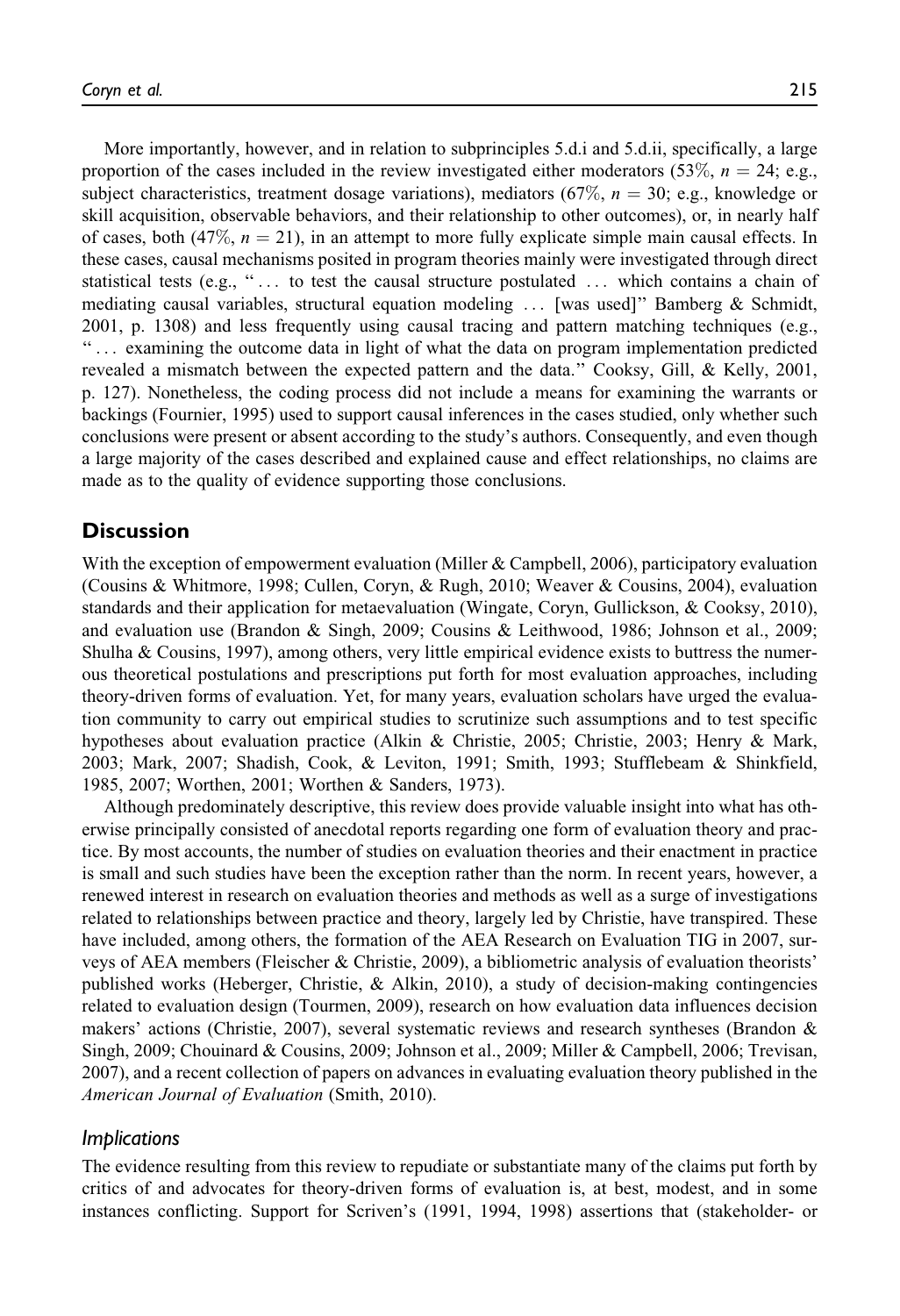substantively-derived) theory is not a necessary condition for conducting an evaluation, or conversely, the counter arguments put forth by Chen (1990, 1994), is, for example, mixed. In many of the cases reviewed, the explication of a program theory unmistakably was unnecessary, or almost an afterthought in some instances, and was not visibly used in any meaningful way for formulating or prioritizing evaluation questions nor for conceptualizing, designing, conducting, interpreting, or applying the evaluation reported. In these cases, from a methodological perspective, such evaluations very likely would have produced the same results and conclusions even in the absence of articulating or expressing an underlying theory. In other cases, however, the explication of a plausible program theory noticeably was essential to the planning, design, and execution of the evaluation (see Donaldson  $\&$ Gooler, 2002, 2003). Nevertheless, both Scriven and Chen's positions are fundamentally ideological, and, therefore, cannot logically be tested in any replicable, meaningful way.

As for Stufflebeam's (2001; Stufflebeam & Shinkfield, 2007) criticisms regarding the propriety, utility, feasibility, and accuracy of theory-driven forms of evaluation against the Joint Committee's Program Evaluation Standards (1994), evidence derived from this review is more compelling. In no instance was there dependable confirmation to support contentions that theory-driven evaluations are more or less proper, useful, feasible, or accurate than other forms of evaluation. Many of Stufflebeam's (2001; Stufflebeam & Shinkfield, 2007) other condemnations (e.g., problems associated with engaging in ad hoc theory development, testing, and validation, resource waste) also could not be validated or invalidated satisfactorily due to the nature of the content reported in the majority of studies reviewed. In a small minority of cases, however, what is sometimes referred to as theory-driven evaluation can be more accurately characterized as social scientists, rather than practicing evaluators, testing theoretical propositions and hypotheses derived from their own disciplinary traditions of inquiry (e.g., public health, psychology, and sociology; see Weiss, 1997b) and, therefore, providing some support for Stufflebeam's (2001; Stufflebeam & Shinkfield, 2007) claims regarding potential conflicts of interest. In these instances, such evaluations appeared to be curiosity-driven research endeavors rather than truly evaluative inquiry (Davidson, 2007), and not clearly conducted with the intent to serve any immediate or tangible stakeholder information needs (Patton, 1997, 2008).

Similarly, some of the apprehensions expressed by Coryn (2005, 2007, 2008) regarding the priority of theory-driven evaluation (i.e., evaluating the theory underlying a program rather than the program itself, descriptive questions vs. evaluative questions) could not be falsified or justified definitively. Some of the evidence derived from this review, though, supports this position, depending upon how the overarching function or purpose of evaluation is viewed (e.g., to determine merit or worth, to describe, and to explain).

In terms of methodological implications, the incompatibility of theory-driven evaluation (as regards exogenous and endogenous constructs not specified as part of an a priori model or theory) from the standpoint of many traditional social scientists, largely remains a question for philosophers of science. Like the former assertions, these too are ideological assumptions that are exceptionally difficult to substantiate. However, Donaldson (2003) provides reasonable evidence and an empirically derived rationale for continued use and development of a theory-driven method of evaluation, supported by case examples, in opposition to many of the assertions put forth by some of the approach's antagonists.

Finally, and more generally, the results of this review also suggest that additional exemplars of theory-driven evaluations, including reports of successes and failures, methods and analytic techniques, and evaluation outcomes and consequences, are seriously needed in the published literature. Although several exemplars do exist, the number of case examples clearly documenting and recounting how the approach is enacted, procedures and analytic frameworks, and the subsequent uses of evaluation results is surprisingly low, even spanning two decades, and, despite the apparent recognition and influence of the approach. Unexpectedly, and given the already large, constantly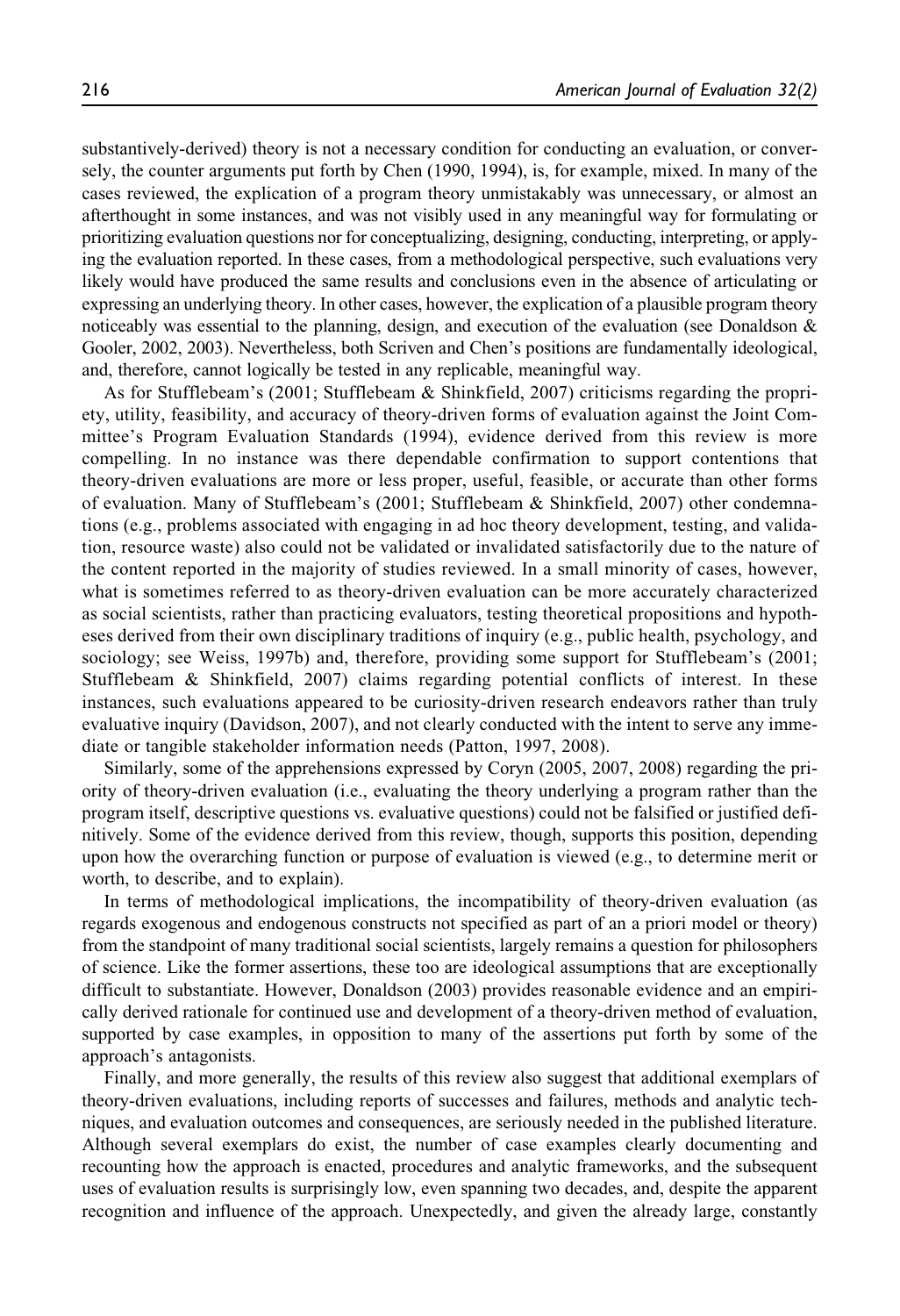growing, theoretical and methodological literatures, few of the cases reviewed applied more than a nominal number of the prescribed theory-driven evaluation principles in practice.

#### Limitations

Although theory-driven forms of evaluation are widely discussed in the evaluation literature, at professional development offerings, at meetings of specialized associations and societies, and informally on listservs, actual case examples are sparse. Despite the scarcity of case examples, and even though the number of cases identified and included in the current study substantially exceed those analyzed by Birckmayer and Weiss (2000), the degree to which the sample reviewed is congruent with and representative of the theoretical population of all potential case examples is unknown, given the nature of the sampling design and procedure as well as the search terms used to identify studies. Moreover, the inclusion criteria used for the review were intentionally narrow. Numerous investigations in applied health and health promotion (e.g., those using the health belief model, theory of reasoned action, social leaning theory, and diffusion of innovations theory) and international development, for example, therefore, likely were excluded. Relatedly, and corresponding to one of the caveats reported by Miller and Campbell (2006), the studies included in this review were those that self-identified as being theory-driven evaluations.

In addition to the search terms and inclusion criteria, one major source of potential bias is simply the fact that evaluators often do not have intellectual property rights to the data gathered as part of an evaluation. Many evaluation sponsors can, and often do, prohibit distribution and publication of evaluation findings (Henry, 2009). Another potential source of bias is the exclusion of grey and fugitive literatures and non–English-language book chapters and journal articles as well as unpublished examples such as might be found in doctoral dissertations, technical reports and white papers, and conference presentations and proceedings (Johnson et al., 2009; Reed & Baxter, 2009).

The veracity of the core principles of theory-driven evaluation developed for this study also is a likely source of bias, although of a different type. This bias is particularly evident in terms of the validity of the key tenets intended to represent theory-driven evaluation—that is, the degree to which the core principles reflect or represent both the conceptual and the operational specificity of the construct or phenomena that is believed to characterize or embody theory-driven evaluation (Miller, 2010). Theory-driven evaluation does not have an easily identifiable ideological basis like that of empowerment evaluation (Miller & Campbell, 2006), participatory evaluation (Cousins & Earl, 1992), or utilization-focused evaluation (Patton, 1997, 2008), for example, making distillation of the approach difficult. Nonetheless, a sample of writers about and scholars of theory-driven evaluation confirmed that the core principles established for the study accurately reflect what they perceive as being the key tenets of the approach.

Finally, a large amount of human judgment was involved in this review, and human judgment is fallible (Borenstein et al., 2009). That being said, in an effort to reduce potential biases and systematic errors, as well as increase replicability, the method applied, including the sampling and coding procedures (e.g., multiple sampling stages, clearly defined inclusion criteria, predominantly fixed items [i.e., either a trait or characteristic was evident or it was not] for coding, independent coders, random assignment of case examples to coder pairs, consensus seeking in instances of disagreement), was designed to diminish the likelihood that coders consciously or unconsciously sought confirming or disconfirming evidence in relation to the assertions put forth by either the approach's critics or advocates.

# Future Research

As Smith (1993) observed nearly two decades ago, "if evaluation theories cannot be uniquely operationalized, then empirical tests of their utility become increasingly difficult ... [and] ... if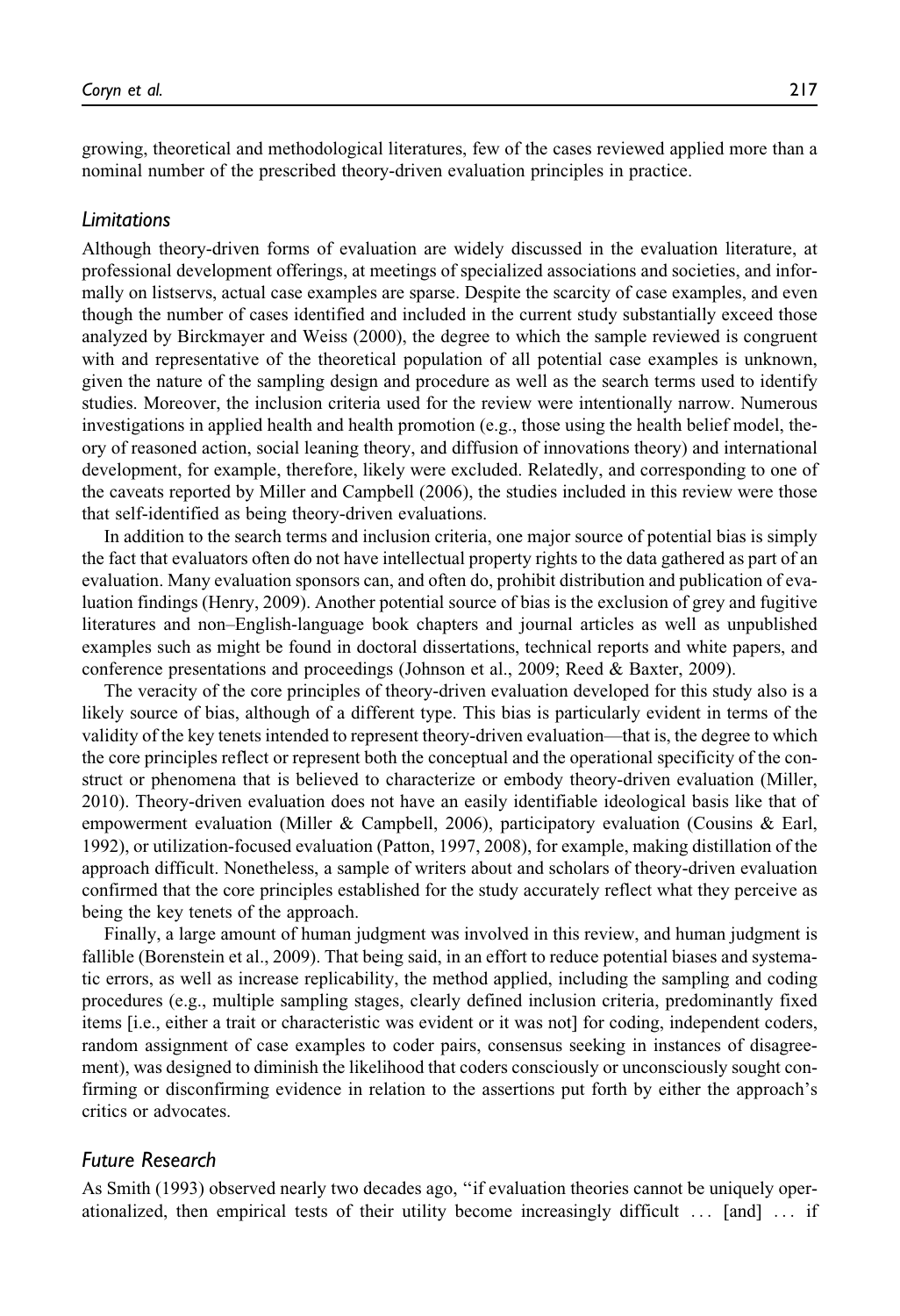alternative theories give rise to similar practices, then theoretical differences may not be practically significant'' (p. 240). Certainly then, further research is necessary to determine the extent to which the principles enumerated here are authentic and adequately reflect a common set of core principles that are capable of discriminating between different modes and manifestations of theory-driven evaluation (e.g., logical frameworks, theory-of-change, and outcomes hierarchies) and their resultant implications. Likewise, application of Mark's (2007) framework for research on evaluation and Miller's (2010) standards for empirical investigations of evaluation theory would be of great pragmatic and theoretical benefit in formulating these questions or disputing the results of this review. Such investigations might involve, for example, responding to questions such as ''Does constructing a logic model and using the specified model as an operational framework constitute a true theorydriven evaluation?'' ''What consequences occur, or could possibly occur, as a result of theory misspecification?" "Do decision makers and other stakeholders place greater value on explanations of how a program works than on conclusions only about whether a program works?'' or ''How is explanatory information used in making decisions about programs?'' Such investigations, should they be undertaken, ought to emphasize evaluation consequences rather than simple descriptive questions regarding how theory-driven evaluation is implemented in practice (Henry & Mark, 2003; Mark, 2007).

#### Acknowledgments

The authors are grateful to E. Brooks Applegate, Katrina L. Bledsoe, Christina A. Christie, J. Bradley Cousins, Lois-Ellin Datta, Stewart I. Donaldson, Jonny A. Morell, Michael Q. Patton, Patricia J. Rogers, James R. Sanders, Michael Scriven, Daniel L. Stufflebeam, Carol H. Weiss, and the four blind peer reviewers for their comments and suggestions on earlier drafts of this article. This review benefited greatly from their individual and collective wisdom.

#### Declaration of Conflicting Interests

The author(s) declared no conflicts of interest with respect to the authorship and/or publication of this article.

#### Funding

The author(s) disclosed receipt of the following financial support for the research and/or authorship of this article: Interdisciplinary PhD in Evaluation (IDPE) program at Western Michigan University (WMU).

#### Notes

- 1. Although many of these concepts share common characteristics, they also differ in important ways. However, a detailed discussion of these similarities and differences exceeds the scope of this review. Interested readers are referred to Rogers (2007), Rogers et al. (2000), and Weiss (1997a, 1997b). Moreover, the distinctions between program theories (i.e., treatment theories; see Lipsey, 1993) and substantive theories (e.g., more generalized biological or social theories) and their use in evaluation have not been clearly elucidated and are, therefore, debatable and not a central focus of the current study.
- 2. An explanation of these types of program theory models exceeds the scope of this review. Interested readers are referred to Chen (2005a, 2005b, 2005c).
- 3. Detailed descriptions of these typologies exceed the scope of this review and interested readers are referred to Chen (1990, 2005a, 2005b) and Donaldson (2007) for a more complete discussion.
- 4. The studies included in this review can be found in this article's References and are proceeded by an asterisk (\*) as is standard practice for systematic reviews. In some instances findings on the same study were reported in multiple publications. In these cases, to avoid duplication in the sample, only one was selected for inclusion.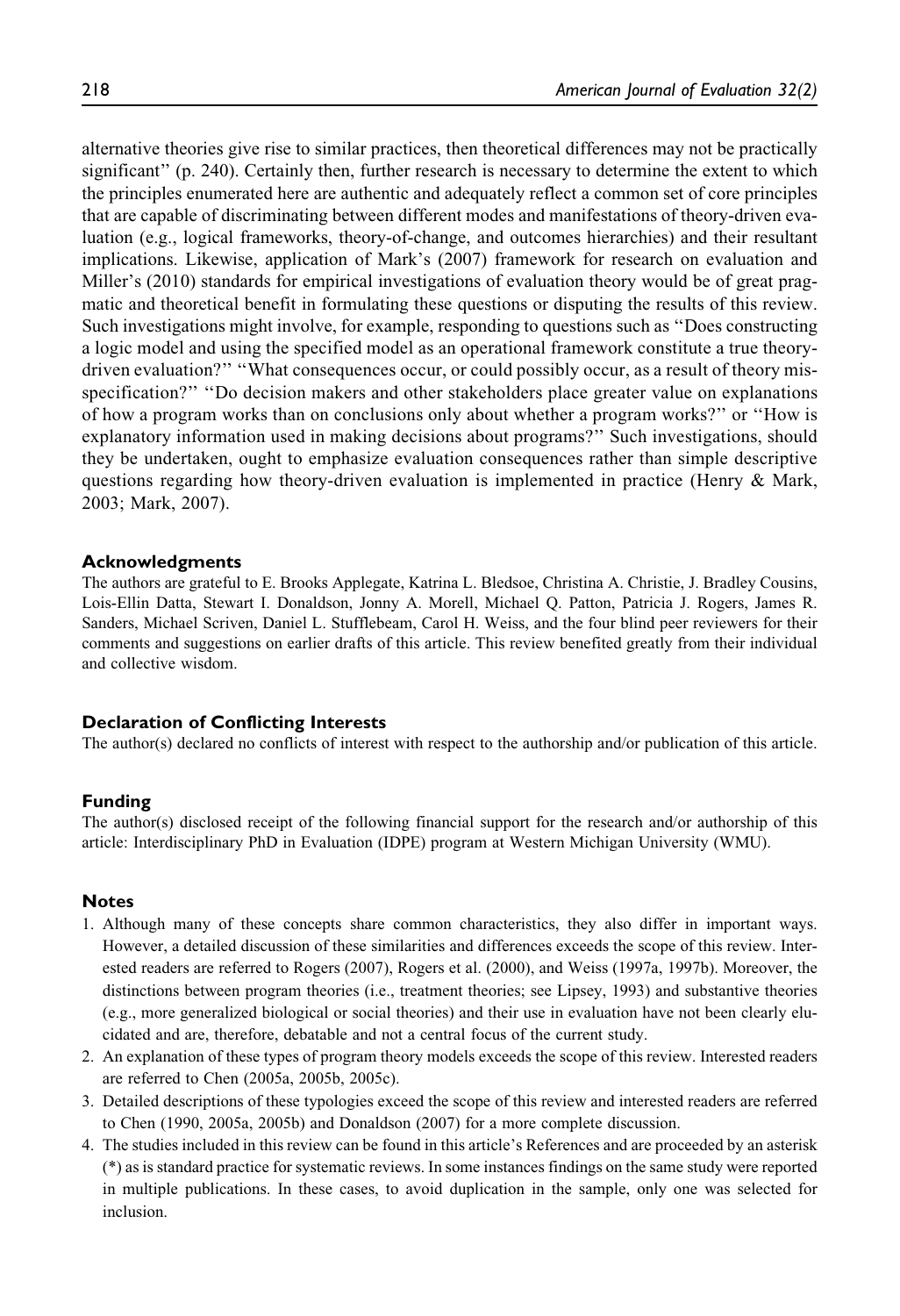- 5. As is sometimes practiced in narrative reviews, relevant scholarly literatures and assumptions are incorporated throughout the presentation of results in order to support and clarify interpretations of data, as well as to lend credibility to those interpretations.
- 6. Reported percentages do not always total 100% due to rounding error.
- 7. In many of the cases reviewed, several populations were sometimes targeted (e.g., low income school-age children). However, each case was coded only in a single category reflecting the primary population of interest.

## **References**

- Alkin, M. C., & Christie, C. A. (Eds.). (2005). Theorists' models in action. New Directions for Evaluation, No. 106. San Francisco, CA: Jossey-Bass.
- \*Bamberg, S. (2006). Is a residential relocation a good opportunity to change people's travel behavior? Results from a theory-driven intervention study. Environment and Behavior, 38, 820-840.
- \*Bamberg, S., & Schmidt, P. (1998). Changing travel-mode choice as rational choice: Results from a longitudinal intervention study. Rationality and Society, 10, 223-252.
- \*Bamberg, S., & Schmidt, P. (2001). Theory-driven subgroup-specific evaluation of an intervention to reduce private car use. Journal of Applied Social Psychology, 31, 1300-1329.
- Bickman, L. (Ed.). (1987). Using program theory in evaluation. New Directions for Program Evaluation, No. 33. San Francisco, CA: Jossey-Bass.
- \*Bickman, L. (1996). The application of program theory to the evaluation of a managed mental health care system. Evaluation and Program Planning, 19, 111-119.
- Birckmayer, J. D., & Weiss, C. H. (2000). Theory-based evaluation practice: What do we learn? Evaluation Review, 24, 407-431.
- Borenstein, M., Hedges, L. V., Higgins, J. P. T., & Rothstein, H. R. (2009). Introduction to meta-analysis. West Sussex, UK: John Wiley.
- Brandon, P. R., & Singh, J. M. (2009). The strength of the methodological warrants for the findings of research on program evaluation use. American Journal of Evaluation, 30, 123-157.
- Campbell, D. T. (1984). Hospital and landsting as continuously monitoring social programs: Advocacy and warning. In B. Cronholm & L. Von Knorring (Eds.), Evaluation of mental health service programs (pp. 13-39). Stockholm, Sweden: Forskningsraadet Medicinska.
- \*Carvalho, S., & White, H. (2004). Theory-based evaluation: The case of social funds. American Journal of Evaluation, 25, 141-160.
- \*Chang, F., & Munoz, M. A. (2006). School personnel educating the whole child: Impact of character education on teachers' self-assessment and student development. Journal of Personnel Evaluation in Education, 19, 35-49.
- Chelimsky, E. (1997). The political environment of evaluation and what it means for the development of the field. In E. Chelimsky & W. R. Shadish (Eds.), Evaluation for the 21st century: A handbook (pp. 53-68). Thousand Oaks, CA: Sage.
- Chelimsky, E. (1998). The role of experience in formulating theories of evaluation practice. American Journal of Evaluation, 19, 35-55.
- Chen, H. T. (1980). The theory-driven perspective [Special issue]. Evaluation and Program Planning, 12, 299-306.
- Chen, H. T. (1990). Theory-driven evaluations. Thousand Oaks, CA: Sage.
- Chen, H. T. (1994). Theory-driven evaluation: Needs difficulties and options. Evaluation Practice, 15, 79-82.
- Chen, H. T. (2005a). Practical program evaluation: Assessing and improving planning, implementation, and effectiveness. Thousand Oaks, CA: Sage.
- Chen, H. T. (2005b). Theory-driven evaluation. In S. Mathison (Ed.), Encyclopedia of evaluation (pp. 415-419). Thousand Oaks, CA: Sage.
- Chen, H. T. (2005c). Program theory. In S. Mathison (Ed.), Encyclopedia of evaluation (pp. 340-342). Thousand Oaks, CA: Sage.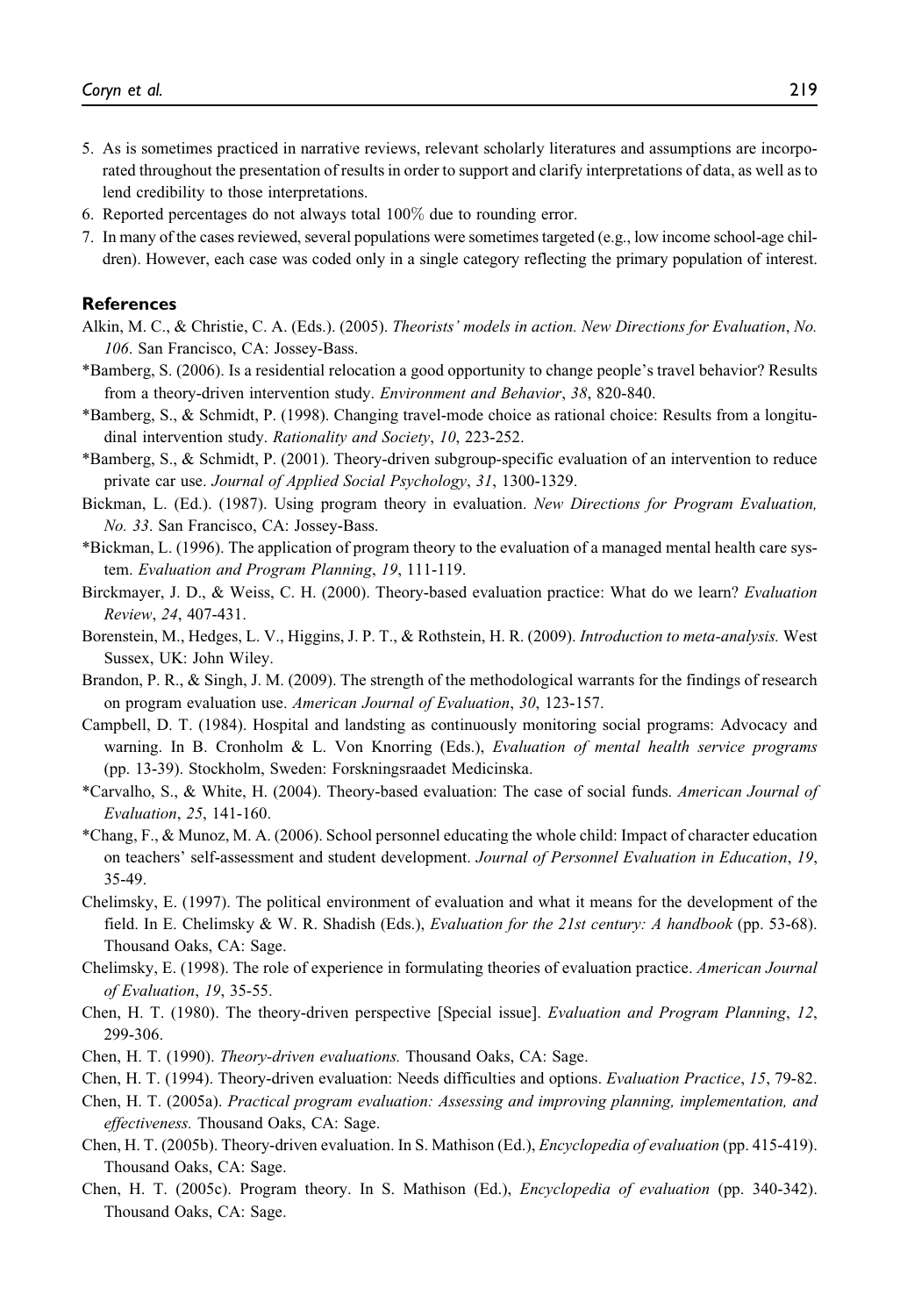- Chen, H. T., & Rossi, P. H. (1980). The multi-goal, theory-driven approach to evaluation: A model linking basic and applied social science. Social Forces, 59, 106-122.
- Chen, H. T., & Rossi, P. H. (1983). Evaluating with sense: The theory-driven approach. Evaluation Review, 7, 283-302.
- Chen, H. T., & Rossi, P. H. (1987). The theory-driven approach to validity. Evaluation and Program Planning, 10, 95-103.
- Chen, H. T. & Rossi, P. H. (Eds.). (1992). Using theory to improve program and policy evaluations. Santa Barbara, CA: Greenwood Press.
- \*Chen, H. T., Weng, J. C. S., & Lin, L.-H. (1997). Evaluating the process and outcome of a garbage reduction program in Taiwan. Evaluation Review, 21, 27-42.
- \*Cho, H., & Witte, K. (2005). Managing fear in public health campaigns: A theory-based formative evaluation process. Health Promotion Practice, 6, 482-490.
- Chouinard, J. A., & Cousins, J. B. (2009). A review and synthesis of current research on cross-cultural evaluation. American Journal of Evaluation, 30, 457-494.
- Christie, C. A. (2003). What guides evaluation practice? A study of how evaluation practice maps onto evaluation theory. In C. A. Christie (Ed.), The theory-practice relationship in evaluation (pp. 7–36). New Directions for Evaluation, No. 97. San Francisco, CA: Jossey-Bass.
- Christie, C. A. (2007). Reported influence of evaluation data on decision makers' actions. American Journal of Evaluation, 28, 8-25.
- \*Cole, M. (2003). The health action zone initiative: Lessons from Plymouth. Local Government Studies, 29, 99-117.
- Conlin, S., & Stirrat, R. L. (2008). Current challenges in development evaluation. Evaluation, 14, 193-208.
- \*Conner, R. F., Mishra, S. I., & Lewis, M. A. (2004). Theory-based evaluation of AIDS-related knowledge, attitudes, and behavior changes. New Directions for Program Evaluation, 46, 75-85.
- \*Cook, T. D., Habib, F., Phillips, M., Settersten, R. A., Shagle, S. C., & Degirmencioglu, S. M. (1999). Comer's school development program in Prince George's County, Maryland: A theory-based evaluation. American Educational Research Journal, 36, 543-597.
- \*Cook, T. D., Murphy, R. F., & Hunt, H. D. (2000). Comer's school development program in Chicago: A theory-based evaluation. American Educational Research Journal, 37, 535-597.
- \*Cooksy, L. J., Gill, P., & Kelly, P. A. (2001). The program logic model as an integrative framework for a multimethod evaluation. Evaluation and Program Planning, 24, 119-128.
- Cooper, H. (1998). Synthesizing research: A guide for literature reviews (3rd ed.). Thousand Oaks, CA: Sage.
- Cordray, D. S., & Pion, G. M. (2006). Treatment strength and integrity: Models and methods. In R. R. Bootzin & P. E. McKnight (Eds.), Strengthening research methodology: Psychological measurement and evaluation (pp. 103-124). Washington, DC: American Psychological Association.
- Coryn, C. L. S. (2005). Practical program evaluation: Assessing and improving planning, implementation, and effectiveness [Review of the book Practical program evaluation: Assessing and improving planning, implementation, and effectiveness, by H. T. Chen]. American Journal of Evaluation, 26, 405–407.
- Coryn, C. L. S. (2007). Evaluation of researchers and their research: Toward making the implicit explicit (Unpublished doctoral dissertation). Western Michigan University, Kalamazoo, MI, USA.
- Coryn, C. L. S. (2008). Program theory-driven evaluation science [Review of the book Program theory-driven evaluation science, by S. I. Donaldson]. American Journal of Evaluation, 29, 215–220.
- Coryn, C. L. S. (2009, September). Contemporary trends and movements in evaluation: Evidence-based, participatory and empowerment, and theory-driven evaluation. Paper presented at The Evaluation Center's Evaluation Cafe´, Kalamazoo, MI.
- Cousins, J. B., & Earl, L. M. (1992). The case for participatory evaluation. Educational Evaluation and Policy Analysis, 14, 397-418.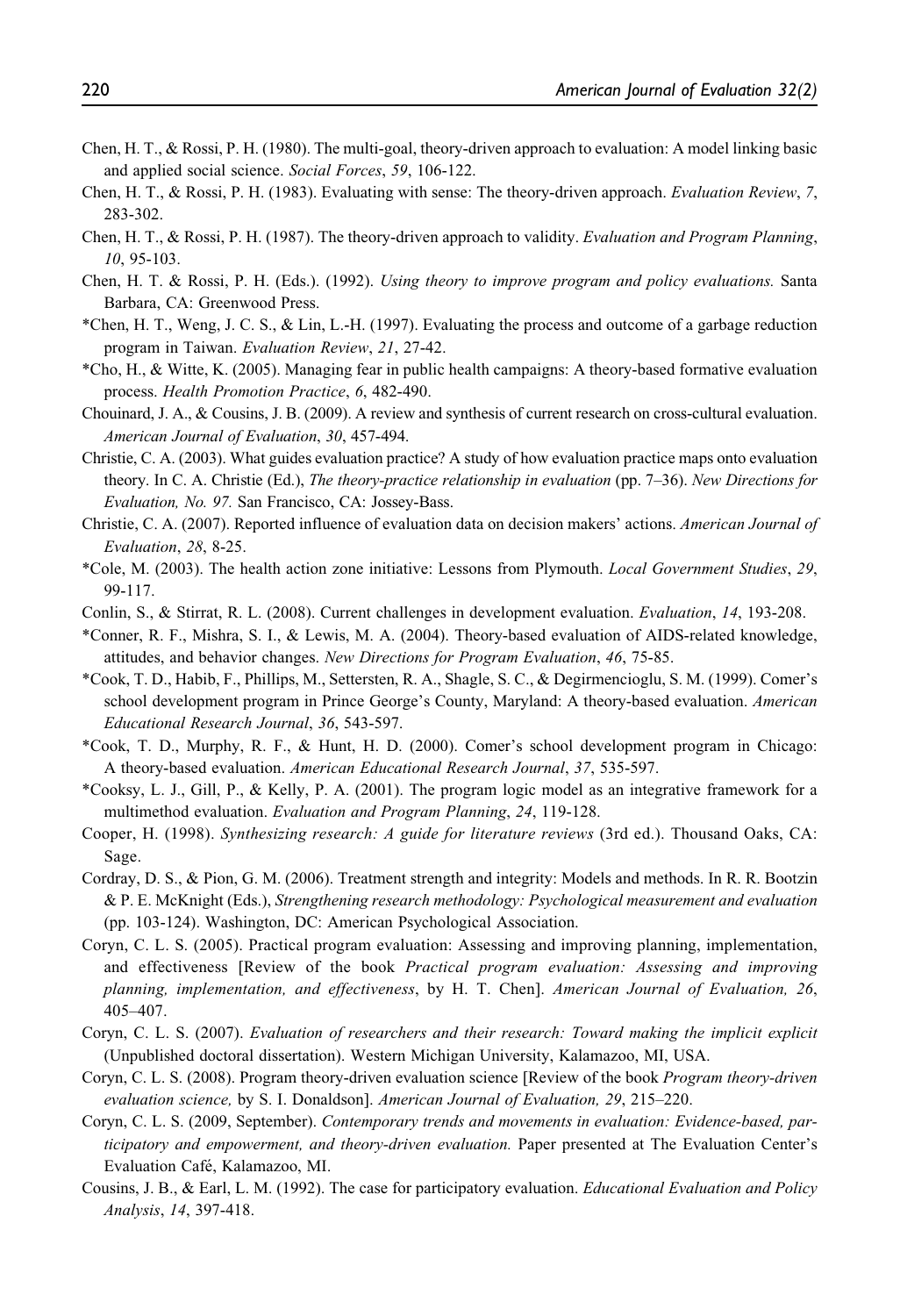- Cousins, J. B., & Leithwood, K. A. (1986). Current empirical research on evaluation utilization. Review of Educational Research, 56, 331-364.
- Cousins, J. B., & Whitmore, E. (1998). Framing participatory evaluation. In E. Whitmore (Ed.), Understanding and practicing participatory evaluation (pp. 5–23). New Directions for Evaluation, No. 80. San Francisco, CA: Jossey-Bass.
- \*Crew, R. E. Jr., & Anderson, M. R. (2003). Accountability and performance in charter schools in Florida: A theory-based evaluation. American Journal of Evaluation, 24, 189-212.
- Cullen, A., Coryn, C. L. S., & Rugh, J. (2010). A study of international development evaluators' perceptions of reasons for and the politics and consequences associated with participatory evaluation approaches. Manuscript submitted for publication.
- Davidson, E. J. (2000). Ascertaining causality in theory-based evaluation. In P. J. Rogers, T. A. Hasci, A. Petrosino, & T. A. Huebner (Eds.), Program theory in evaluation: Challenges and opportunities (pp. 17-26). New Directions for Evaluation, No. 87. San Francisco, CA: Jossey-Bass.
- Davidson, E. J. (2005). Evaluation methodology basics: The nuts and bolts of sound evaluation. Thousand Oaks, CA: Sage.
- Davidson, E. J. (2007). Unlearning some of our social scientists habits. Journal of MultiDisciplinary Evaluation, 4, iii-vi.
- Donaldson, S. I. (2001). Mediator and moderator analysis in program development. In S. Sussman (Ed.), Handbook of program development for health behavior research (pp. 470-496). Newbury Park, CA: Sage.
- Donaldson, S. I. (2003). Theory-driven program evaluation in the new millennium. In S. I. Donaldson & M. Scriven (Eds.), Evaluating social programs and problems: Visions for the new millennium (pp. 109-141). Mahwah, NJ: Lawrence Erlbaum.
- Donaldson, S. I. (2007). Program theory-driven evaluation science. New York, NY: Lawrence Erlbaum.
- Donaldson, S. I., & Gooler, L. (2002). Theory-driven evaluation of the Work and Health Initiative: A focus on winning new jobs. American Journal of Evaluation, 23, 341-346.
- \*Donaldson, S. I., & Gooler, L. (2003). Theory-driven evaluation in action: Lessons from a \$20 million statewide work and health initiative. Evaluation and Program Planning, 26, 355-366.
- Donaldson, S. I., Graham, J. W., & Hansen, W. B. (1994). Testing the generalizability of intervening mechanism theories: Understanding the effects of adolescent drug use prevention interventions. Journal of Behavioral Medicine, 17, 195-216.
- Donaldson, S. I., & Lipsey, M. W. (2006). Roles for theory in contemporary evaluation practice: Developing practical knowledge. In I. Shaw, J. C. Greene, & M. M. Mark (Eds.), The handbook of evaluation: Policies, programs, and practices (pp. 56-75). London, UK: Sage.
- \*Farber, M., & Sabatino, C. (2007). A therapeutic summer weekend camp for grieving children: Supporting clinical practice through empirical evaluation. Child Adolescent Social Work Journal, 24, 385-402.
- Flay, B. R., Biglan, A., Boruch, R. F., González Castro, F., Gottfredson, D., Kellam, S., ... Ji, P. (2005). Standards of evidence: Criteria for efficacy, effectiveness and dissemination. Prevention Science, 6, 151-175.
- Fleischer, D. N., & Christie, C. A. (2009). Evaluation use: Results from a survey of U.S. American Evaluation Association members. American Journal of Evaluation, 30, 158-175.
- Fournier, D. M. (1995). Establishing evaluative conclusions: A distinction between general and working logic. In D. M. Fournier (Ed.), Reasoning in evaluation: Inferential links and leaps (pp. 15-32). New Directions in Evaluation, No. 68. San Francisco, CA: Jossey-Bass.
- Frechtling, J. A. (2007). Logic modeling methods in program evaluation. San Francisco, CA: Jossey-Bass.
- \*Frosch, D. L., Legare, F., & Mangione, C. M. (2008). Using decision aids in community-based primary care: A theory-driven evaluation with ethnically diverse patients. Patient Education and Counseling, 73, 490-496.
- Funnel, S. C. (1997). Program logic: An adaptable tool. Evaluation News & Comment, 6, 5-17.
- Government Accountability Office. (2009). A variety of rigorous methods can help identify effective interventions (GAO Publication No. GAO-10–30). Washington, DC: U. S. Government Printing Office.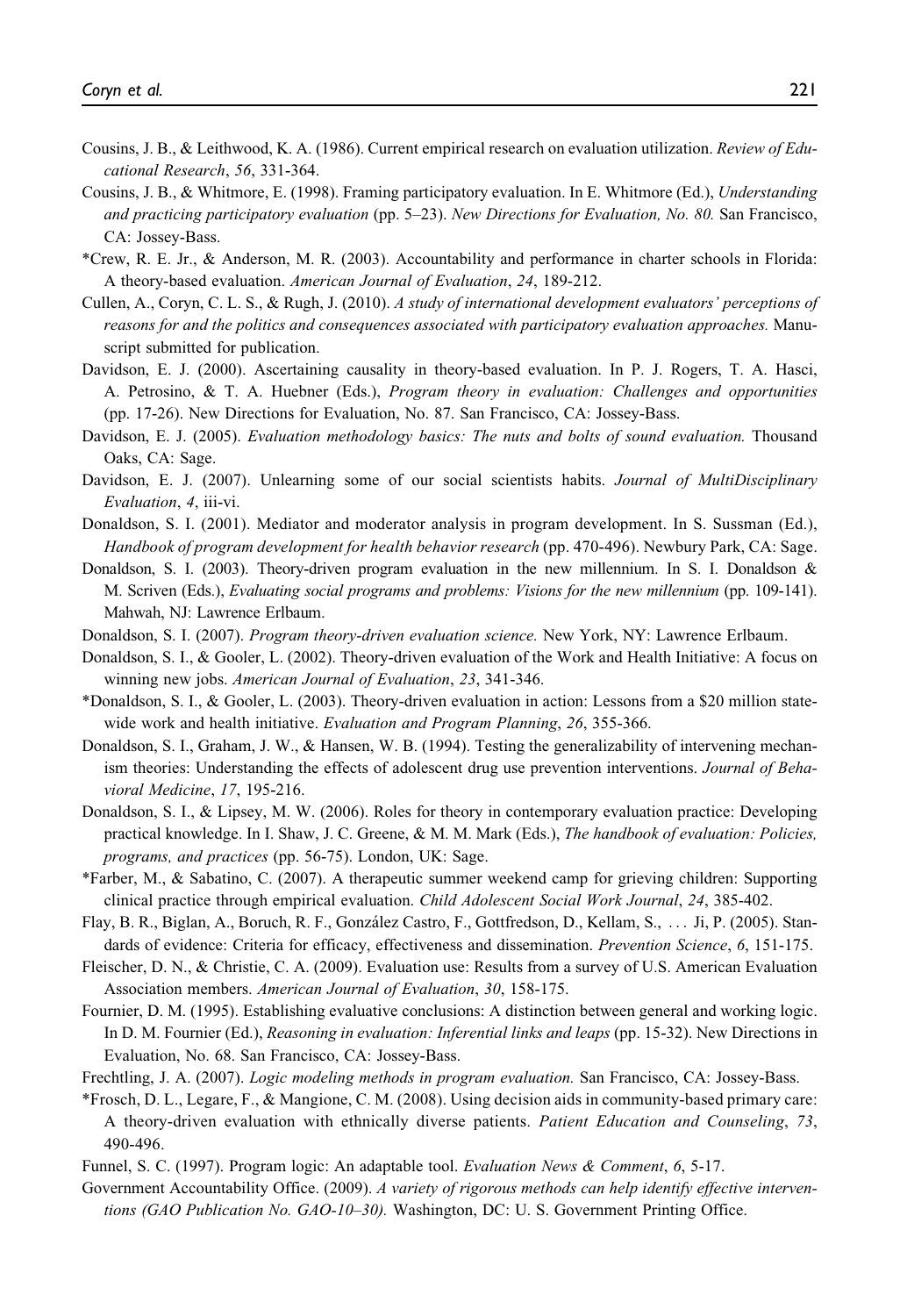- \*Grocott, P., & Cowley, S. (2001). The palliative management of fungating malignant wounds—Generalising from multiple-case study data using a system of reasoning. International Journal of Nursing Studies, 38, 533-545.
- Gugiu, P. C., & Rodriguez-Campos, L. (2007). Semi-structured interview protocol for constructing logic models. Evaluation and Program Planning, 30, 339-350.
- Heberger, A. E., Christie, C. A., & Alkin, M. C. (2010). A bibliometric analysis of the academic influences of and on evaluation theorists' published works. American Journal of Evaluation, 31, 24-44.
- \*Heflinger, C. (1996). Implementing a system of care: Findings from the Fort Bragg evaluation project. Journal of Mental Health Administration, 23, 16-29.
- \*Heflinger, C., Bickman, L., Northrup, D., & Sonnichsen, S. (1997). A theory-driven intervention and evaluation to explore family caregiver empowerment. Journal of Emotional and Behavioral Disorders, 5, 184-191.
- \*Hendershott, A., & Norland, S. (1990). Theory-based evaluation: An assessment of the implementation and impact of an adolescent parenting program. Journal of Applied Sociology, 7, 35-48.
- Henry, G. T. (2009). When getting it right matters: The case for high-quality policy and program impact evaluations. In S. I. Donaldson, C. A. Christie, & M. M. Mark (Eds.), What counts as credible evidence in applied research and evaluation practice? (pp. 32-50). Thousand Oaks, CA: Sage.
- Henry, G. T., & Mark, M. M. (2003). Toward an agenda for research on evaluation. In C. A. Christie (Ed.), The practice-theory relationship in evaluation (pp. 69-80). New Directions for Evaluation, No. 97. San Francisco, CA: Jossey-Bass.
- \*Hense, J., Kriz, W. C., & Wolfe, J. (2009). Putting theory-oriented evaluation into practice: A logic model approach for evaluating SIMGAME. Simulation & Gaming, 40, 110-133.
- Higgins, J. P. T., & Green, J. (Eds.). (2008). Cochrane handbook for systematic reviews of interventions. West Sussex, UK: John Wiley.
- \*Janssens, F. J. G., & de Wolf, I. F. (2009). Analyzing the assumptions of a policy program: An ex-ante evaluation of "educational governance" in the Netherlands. American Journal of Evaluation, 30, 411-425.
- Johnson, K., Greenseid, L. O., Toal, S. A., King, J. A., Lawrenz, F., & Volkov, B. (2009). Research on evaluation use: A review of the empirical literature from 1986 to 2005. American Journal of Evaluation, 30, 377-410.
- \*Johnson, K., Young, L., Foster, J. P., & Shamblen, S. R. (2006). Law enforcement training in Southeast Asia: A theory-driven evaluation. Police Practice Research, 7, 195-215.
- Joint Committee on Standards for Educational Evaluation. (1994). The program evaluation standards (2nd ed.). Thousand Oaks, CA: Sage.
- Kerlinger, F. N. (1986). Foundations of behavioral research (3rd ed.). New York, NY: Holt, Rinehart and Winston.
- \*Kidiyala, S., Rawat, R., Roopnaraine, T., Babirye, F., & Ochai, R. (2009). Applying a programme theory framework to improve livelihood interventions integrated with HIV care and treatment programmes. Journal of Development Effectiveness, 1, 470-491.
- Leeuw, F. L. (2003). Reconstructing program theories: Methods available and problems to be solved. American Journal of Evaluation, 24, 5-20.
- Lipsey, M. W. (1993). Theory as method: Small theories of treatments. In L. B. Sechrest & A. G. Scott (Eds.), Understanding causes and generalizing about them (pp. 5–38). New Directions for Program Evaluation, No. 57. San Francisco, CA: Jossey-Bass.
- Lipsey, M. W., Rossi, P. H., & Freeman, H. E. (2004). Evaluation: A systematic approach (7th ed.). Thousand Oaks, CA: Sage.
- \*Manomaivibool, P. (2008). Network management and environmental effectiveness: The management of endof-life vehicles in the United Kingdom and in Sweden. Journal of Cleaner Production, 16, 2006-2017.
- Mark, M. M. (2007). Building a better evidence base for evaluation theory: Beyond general calls to a framework of types of research on evaluation. In N. L. Smith & P. R. Brandon (Eds.), Fundamental issues in evaluation (pp. 111-134). New York, NY: Guilford Press.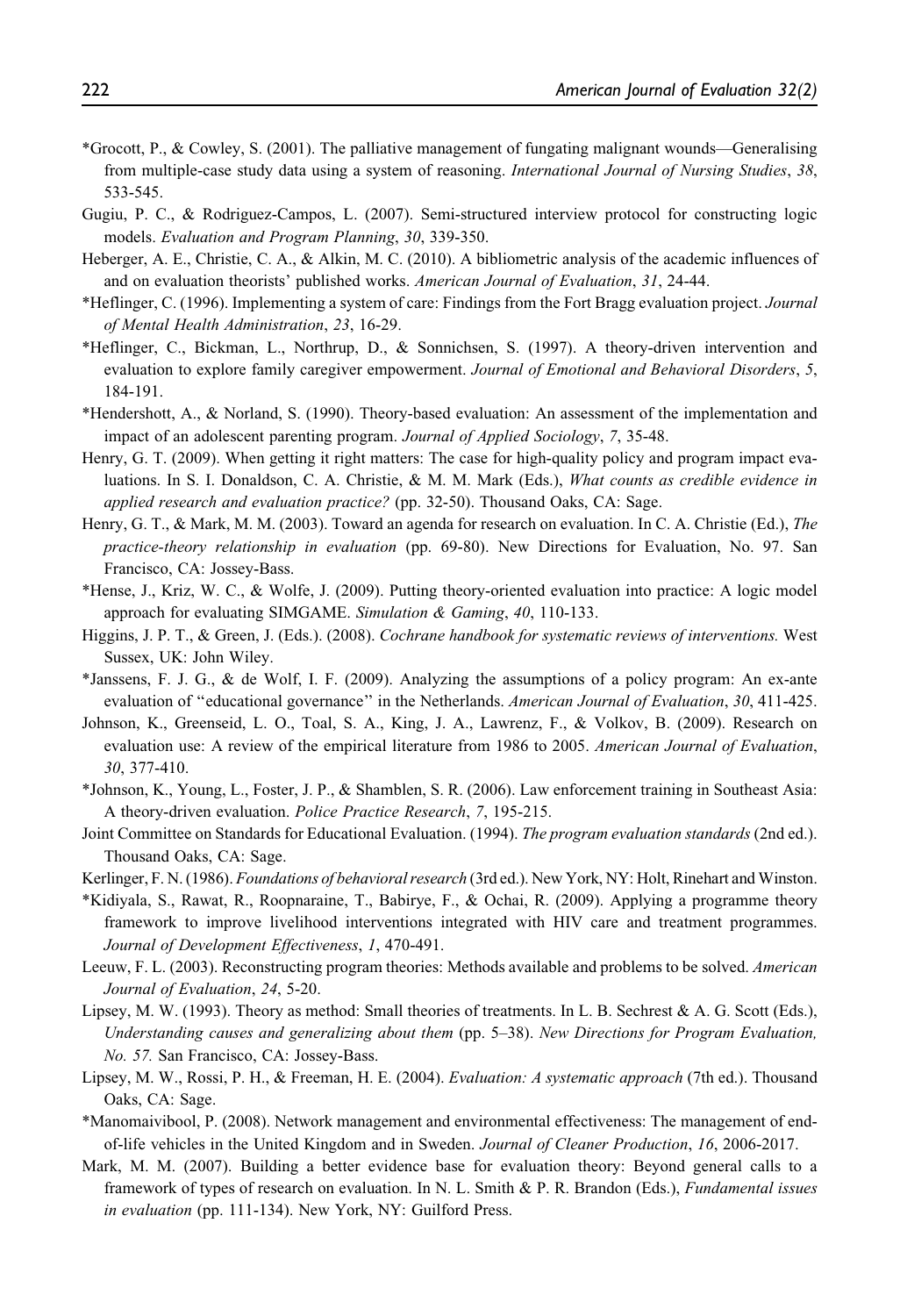- Mark, M. M., Henry, G. T., & Julnes, G. (1998). A realist theory of evaluation practice. In G. T. Henry, G. Julnes, & M. M. Mark (Eds.), Realist evaluation: An emerging theory in support of practice (pp. 3–31). New Directions for Evaluation, No. 78. San Francisco, CA: Jossey-Bass.
- Mark, M. M., Henry, G. T., & Julnes, G. (2000). Evaluation: An integrative framework for understanding, guiding, and improving policies and programs. San Francisco, CA: Jossey-Bass.
- Mark, M. M., Hoffman, D. A., & Reichardt, C. S. (1992). Testing theories in theory-driven evaluations: (Tests of) moderation of all things. In H. T. Chen & P. H. Rossi (Eds.), Using theory to improve program and policy evaluations (pp. 71-84). Santa Barbara, CA: Greenwood Press.
- McLaughlin, J. A., & Jordan, G. B. (1999). Logic models: A tool for telling your program's performance story. Evaluation and Program Planning, 22, 65-72.
- \*Mercier, C., Piat, M., Peladeau, N., & Dagenais, C. (2000). An application of theory-driven evaluation to a drop-in youth center. Evaluation Review, 24, 73-91.
- Miller, R. L. (2010). Developing standards for empirical examinations of evaluation theory. American Journal of Evaluation, 31, 390-399.
- Miller, R. L., & Campbell, R. (2006). Taking stock of empowerment evaluation: An empirical review. American Journal of Evaluation, 27, 296-319.
- Milstein, B., & Wetterhall, S. CDC Working Group. (2000). A framework featuring steps and standards for program evaluation. Health Promotion Practice, 1, 221-228.
- \*Mole, K. F., Hart, M., Roper, S., & Saal, D. S. (2009). Assessing the effectiveness of business support services in England: Evidence from a theory-based evaluation. International Small Business Journal, 27, 557-582.
- \*Mulroy, E. A., & Lauber, H. (2004). A user-friendly approach to program evaluation and effective community interventions for families at risk of homelessness. Social Work, 49, 573-586.
- \*Nesman, T. M., Batsche, C., & Hernandez, M. (2007). Theory-based evaluation of a comprehensive Latino education initiative: An interactive evaluation approach. *Evaluation and Program Planning*, 30, 267-281.
- \*O'Day, J., & Quick, H. E. (2009). Assessing instructional reform in San Diego: A theory-based approach. Journal of Education for Students Placed at Risk, 14, 1-16.
- \*Oroviogoicoechea, C., & Watson, R. (2009). A quantitative analysis of the impact of a computerized information system on nurses' clinical practice using a realistic evaluation framework. International Journal of Medical Informatics, 78, 839-849.
- \*Palumbo, D. J., & Gregware, P. R. (1992). Evaluating new dawn and Pegasus using the Chen and Rossi multigoal, theory-driven approach. In H. T. Chen & P. H. Rossi (Eds.), Using theory to improve program and policy evaluations (pp. 145-163). Westport, CT: Greenwood Press.
- Patton, M. Q. (1997). Utilization-focused evaluation: The new century text (3rd ed.). Thousand Oaks, CA: Sage.
- Patton, M. Q. (2008). Utilization-focused evaluation (4th ed.). Thousand Oaks, CA: Sage.
- Patton, M. Q. (2010). Developmental evaluation: Applying complexity concepts to enhance innovation and use. New York, NY: Guilford.
- Pawson, R., & Tilley, N. (1997). Realistic evaluation. London, UK: Sage.
- \*Pinkleton, B. E., Austin, E. W., Cohen, M., Miller, A., & Fitzgerald, E. (2007). A statewide evaluation of the effectiveness of media literacy training to prevent tobacco use among adolescents. Health Communication, 21, 23-34.
- Reed, J. G., & Baxter, P. M. (2009). Using reference databases. In H. Cooper, L. V. Hedges, & J. C. Valentine (Eds.), The handbook of research synthesis and meta-analysis (pp. 73-102). New York, NY: Russell Sage Foundation.
- \*Reynolds, A. J. (2005). Confirmatory program evaluation: Applications to early childhood interventions. Teachers College Record, 107, 2401-2425.
- Rogers, P. J. (2000). Program theory evaluation: Not whether programs work but how they work. In D. L. Stufflebeam, G. F. Madaus, & T. Kellaghan (Eds.), Evaluation models: Viewpoints on educational and human services evaluation (pp. 209-232). Boston, MA: Kluwer.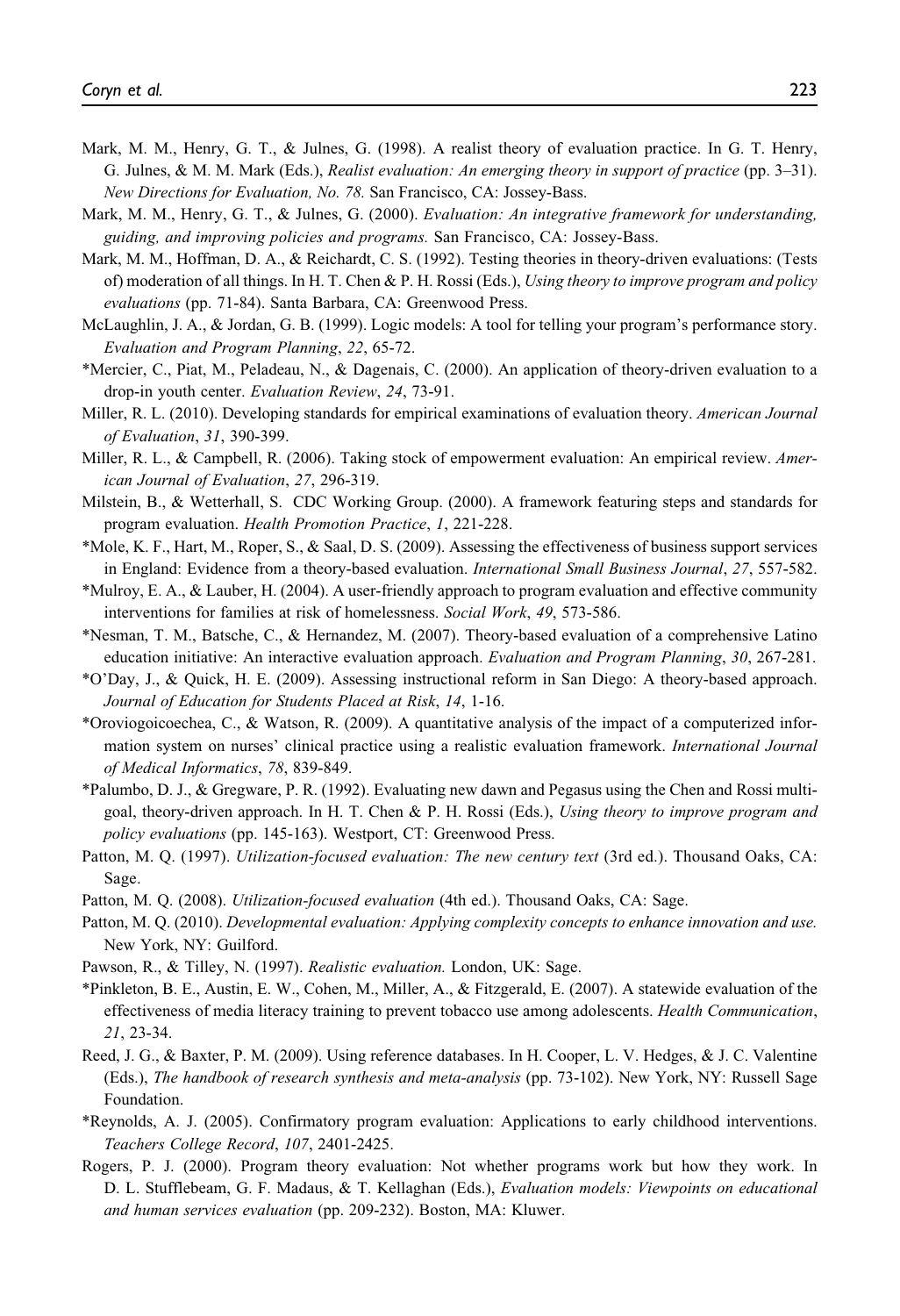- Rogers, P. J. (2007). Theory-based evaluation: Reflections ten years on. In S. Mathison (Ed.), Enduring issues in evaluation: The 20th anniversary of the collaboration between NDE and AEA (pp. 63-67). New Directions for Evaluation, No. 114. San Francisco, CA: Jossey-Bass.
- Rogers, P. J. (2008). Using programme theory to evaluate complicated and complex aspects of interventions. Evaluation, 14, 29-48.
- Rogers, P. J., Petrosino, A., Huebner, T. A., & Hacsi, T. A. (2000). Program theory evaluation: Practice, promise, and problems. In P. J. Rogers, T. A. Hacsi, A. Petrosino, & T. A. Huebner (Eds.), Program theory in evaluation: Challenges and opportunities (pp. 5–14). New Directions for Evaluation, No. 87. San Francisco, CA: Jossey-Bass.
- Rossi, P. H., Freeman, H. E., & Lipsey, M. W. (1999). Evaluation: A systematic approach (6th ed.). Thousand Oaks, CA: Sage.
- \*Sandler, I. N., West, S. G., Baca, L., Pillow, D. R., Gersten, J. C., Rogosch, F., & ... Ramirez, R. (1992). Linking empirically based theory and evaluation: The family bereavement program. American Journal of Community Psychology, 20, 491-520.
- \*Sato, Y. (2005). A case of policy evaluation utilizing a logical framework: Evaluation of Japan's foreign student policy towards Thailand. Evaluation, 11, 351-378.
- Scriven, M. (1967). The methodology of evaluation. In R. Tyler, R. Gagne, & M. Scriven (Eds.), Perspectives of curriculum evaluation (pp. 39-83). Chicago, IL: Rand-McNally.
- Scriven, M. (1973). Goal-free evaluation. In E. R. House (Ed.), School evaluation: The politics and process (pp. 319-328). Berkley, CA: McCutchan.
- Scriven, M. (1991). Evaluation thesaurus (4th ed.). Thousand Oaks, CA: Sage.
- Scriven, M. (1994). The fine line between evaluation and explanation. Evaluation Practice, 15, 75-77.
- Scriven, M. (1998). Minimalist theory: The least theory that practice requires. American Journal of Evaluation, 19, 57-70.
- Scriven, M. (2007). Key evaluation checklist (KEC). Retrieved November 21, 2008, from http://www.wmich. edu/evalctr/checklists/kec\_feb07.pdf
- Shadish, W. R., Cook, T. D., & Campbell, D. T. (2002). Ex1perimental and quasi-experimental designs for generalized causal inference. Boston, MA: Houghton Mifflin.
- Shadish, W. R., Cook, T. D., & Leviton, L. C. (1991). Foundations of program evaluation: Theories of practice. Thousand Oaks, CA: Sage.
- Shulha, L. M., & Cousins, J. B. (1997). Evaluation use: Theory, research, and practice since 1986. American Journal of Evaluation, 18, 195-208.
- \*Sielbeck-Bowen, K. (2000). Development of local program theory: Using theory-oriented evaluation to make a difference. Field Methods, 12, 129-152.
- Smith, N. L. (1993). Improving evaluation theory through the empirical study of evaluation practice. *Evalua*tion Practice, 14, 237-242.
- Smith, N. L. (1994). Clarifying and expanding the application of program theory-driven evaluations. Evaluation Practice, 15, 83-87.
- Smith, N. L. (2010). Introduction to the forum: Advances in evaluating evaluation theory. American Journal of Evaluation.
- Stame, N. (2004). Theory-based evaluation and types of complexity. Evaluation, 10, 58-76.
- Stevahn, L., King, J. A., Ghere, G., & Minnema, J. (2005). Establishing essential competencies for program evaluators. American Journal of Evaluation, 26, 43-59.
- Stufflebeam, D. L. (2001). Evaluation models. New Directions for Evaluation, No. 89. San Francisco, CA: Jossey-Bass.
- Stufflebeam, D. L., & Shinkfield, A. J. (1985). Systematic evaluation. Norwell, MA: Kluwer-Nijhoff.
- Stufflebeam, D. L., & Shinkfield, A. J. (2007). Evaluation theory, models, & applications. San Francisco, CA: Jossey-Bass.
- Suchman, E. (1967). Evaluative research. New York, NY: Russell Sage Foundation.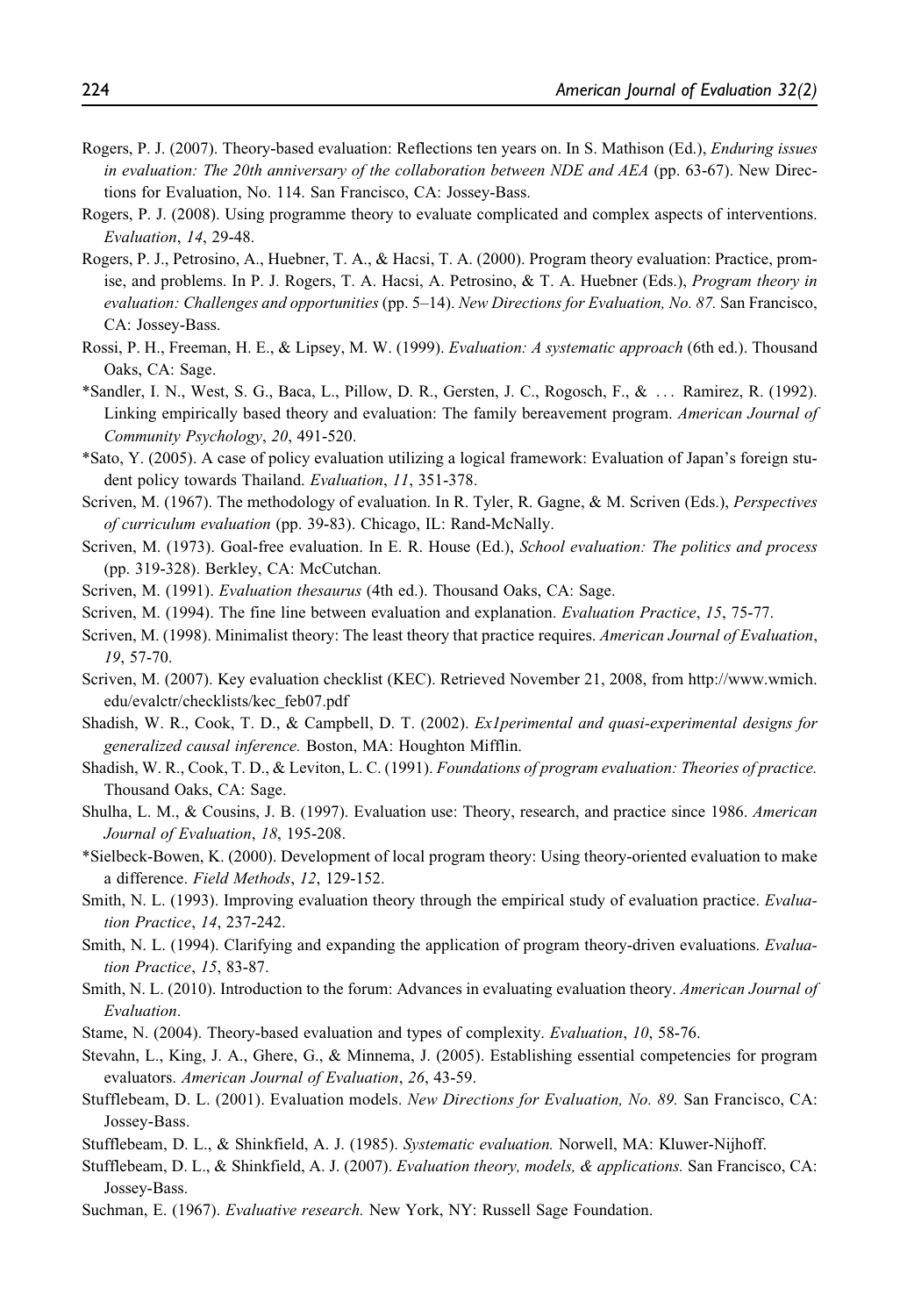- \*Tilley, N. (2004). Applying theory-driven evaluation to the British Crime Reduction Programme. Criminal Justice, 4, 255-276.
- Tourmen, C. (2009). Evaluators' decision making. American Journal of Evaluation, 30, 7-30.
- Trevisan, M. S. (2007). Evaluability assessment from 1986 to 2006. American Journal of Evaluation, 28, 290-303.
- \*Trochim, W. M. K., Marcus, S. E., Masse, L. C., Moser, R. P., & Weld, P. C. (2008). The evaluation of large research initiatives: A participatory integrative mixed-methods approach. American Journal of Evaluation, 29, 8-28.
- \*Turnbull, B. (2002). Program theory building: A strategy for deriving cumulative evaluation knowledge. American Journal of Evaluation, 23, 275-290.
- \*Umble, K. E., Cervero, R. M., Yang, B., & Atkinson, W. L. (2000). Effects of traditional classroom and distance continuing education: A theory-driven evaluation of a vaccine-preventable diseases course. American Journal of Public Health, 90, 1218-1224.
- United Way of America. (1996). Measuring program outcomes: A practical approach. Alexandria, VA: Author.
- Urban, J. B., & Trochim, W. (2009). The role of evaluation in research-practice integration: Working toward the ''Golden Spike.''. American Journal of Evaluation, 30, 538-553.
- Weaver, L., & Cousins, J. B. (2004). Unpacking the participatory process. Journal of MultiDisciplinary Evaluation, 1, 19-40.
- Weiss, C. H. (1972). Evaluation. Englewood Cliffs, NJ: Prentice Hall.
- Weiss, C. H. (1995). Nothing as practical as good theory: Exploring theory-based evaluation for comprehensive community initiatives for children and families. In J. Connell, A. Kubisch, L. B. Schorr, & C. H. Weiss (Eds.), New approaches to evaluating community initiatives: Volume 1, concepts, methods, and contexts (pp. 65-92). New York, NY: Aspen Institute.
- Weiss, C. H. (1997a). How can theory-based evaluations make greater headway? Evaluation Review, 21, 501-524.
- Weiss, C. H. (1997b). Theory-based evaluation: Past, present and future. In D. J. Rog & D. Fournier (Eds.), Progress and future directions in evaluation: Perspectives on theory, practice and methods (pp. 55-41). New Directions for Evaluation, No. 76. San Francisco, CA: Jossey-Bass.
- Weiss, C. H. (1998). Evaluation: Methods for studying programs and policies (2nd ed.). Upper Saddle River, NJ: Prentice Hall.
- Weiss, C. H. (2000). Which links in which theories shall we evaluate? In P. J. Rogers, T. A. Hasci, A. Petrosino, & T. A. Huebner (Eds.), Program theory in evaluation: Challenges and opportunities (pp. 35-45). New Directions for Evaluation, No. 87. San Francisco, CA: Jossey-Bass.
- Weiss, C. H. (2004a). On theory-based evaluation: Winning friends and influencing people. The Evaluation Exchange, IX, 1-5.
- Weiss, C. H. (2004b). Rooting for evaluation: A cliff notes version of my work. In M. C. Alkin (Ed.), *Evalua*tion roots: Tracing theorists' views and influences (pp. 153-168). Thousand Oaks, CA: Sage.
- \*Weitzman, B. C., Mijanovich, T., Silver, D., & Brecher, C. (2009). Finding the impact in a messy intervention: Using an integrated design to evaluate a comprehensive citywide health initiative. American Journal of Evaluation, 30, 495-514.
- \*Weitzman, B. C., Silver, D., & Dillman, K. N. (2002). Integrating a comparison group design into a theory of change evaluation: The case of the urban health initiative. American Journal of Evaluation, 23, 371-385.
- White, H. (2007). Evaluating aid impact (Research Paper No. 2007/75). Brighton, UK: University of Sussex, Institute of Development Studies.
- White, H. (2009). Theory-based impact evaluation: Principles and practice. Journal of Development Effectiveness, 1, 271-284.
- \*White, H., & Masset, E. (2007). Assessing interventions to improve child nutrition: A theory-based impact evaluation of the Bangladesh Integrated Nutrition Project. Journal of International Development, 19, 627-652.
- Wholey, J. S. (1979). Evaluation: Promise and performance. Washington, DC: The Urban Institute.